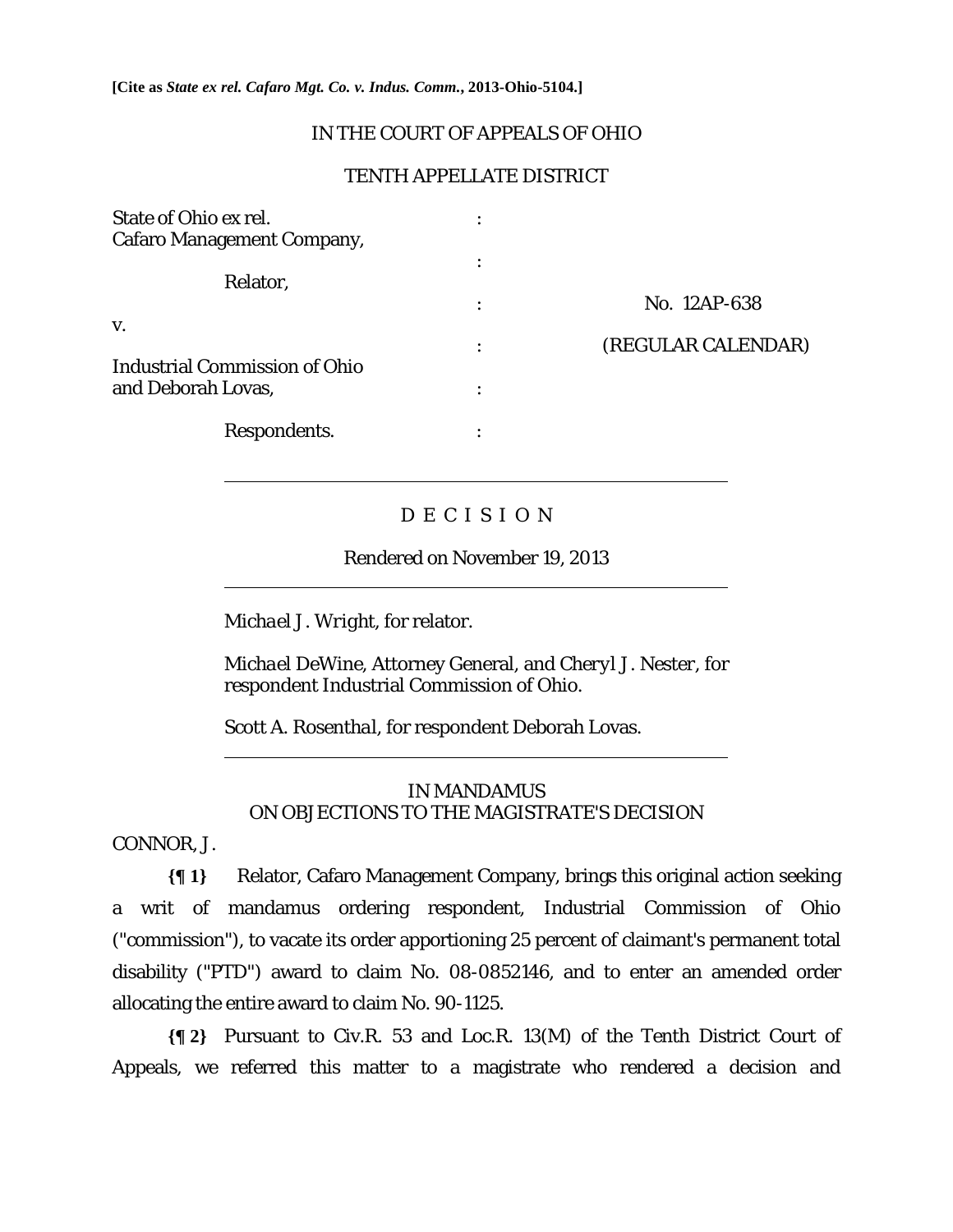recommendation that includes findings of fact and conclusions of law, which is appended hereto. The magistrate concluded that the commission abused its discretion by allocating 25 percent of claimant's award to claim No. 08-0852146, "without an explanation that this court can review in mandamus." (Magistrate's Decision, 17.) Accordingly, the magistrate recommended that we issue a writ of mandamus "ordering the commission to vacate that portion of its SHO's order of April 11, 2012 that allocates the award, and to enter a new order in a manner consistent with this magistrate's decision that properly allocates the award between the two industrial claims." (Magistrate's Decision, 17.)

**{¶ 3}** Both parties have filed objections to the magistrate's decision and the matter is now before us for our independent review.

**{¶ 4}** In its objection, relator argues that the magistrate erred in concluding that the report issued by M.P. Patel, M.D. provided "some evidence" upon which the commission could rely in support of its decision to allocate 25 percent of claimant's PTD award to claim No. 08-0852146.

**{¶ 5}** Our "review of the commission's orders in mandamus is governed by the 'some evidence' standard." *State ex rel. Simms v. Ford Motor Co*., 10th Dist. No. 09AP-165, 2010-Ohio-671, ¶ 4, citing *State ex rel. Rouch v. Eagle Tool & Machine Co*., 26 Ohio St.3d 197 (1986). If a medical report is either equivocal or internally inconsistent it is not "some evidence." *State ex rel. George v. Indus. Comm*., 130 Ohio St.3d 405, 407, 2011- Ohio-6036, ¶ 11, citing *State ex rel. Eberhardt v. Flxible Corp*., 70 Ohio St.3d 649 (1994). Equivocation "occurs 'when a doctor repudiates an earlier opinion, renders contradictory or uncertain opinions, or fails to clarify an ambiguous statement.' " *George* at ¶ 15, quoting *Eberhardt* at 657.

**{¶ 6}** Relator argues that Dr. Patel's medical report is equivocal inasmuch as he considered both healed conditions and disallowed conditions in formulating his opinion on PTD. We disagree.

**{¶ 7}** There is no question that Dr. Patel discussed a number of medical conditions in his report that were either completely healed or non-allowed. However, as the magistrate noted, such discussion took place in the context of Dr. Patel's review of claimant's medical history and in relating his findings following physical examination of claimant. It is also true that some of the healed and non-allowed conditions are similar in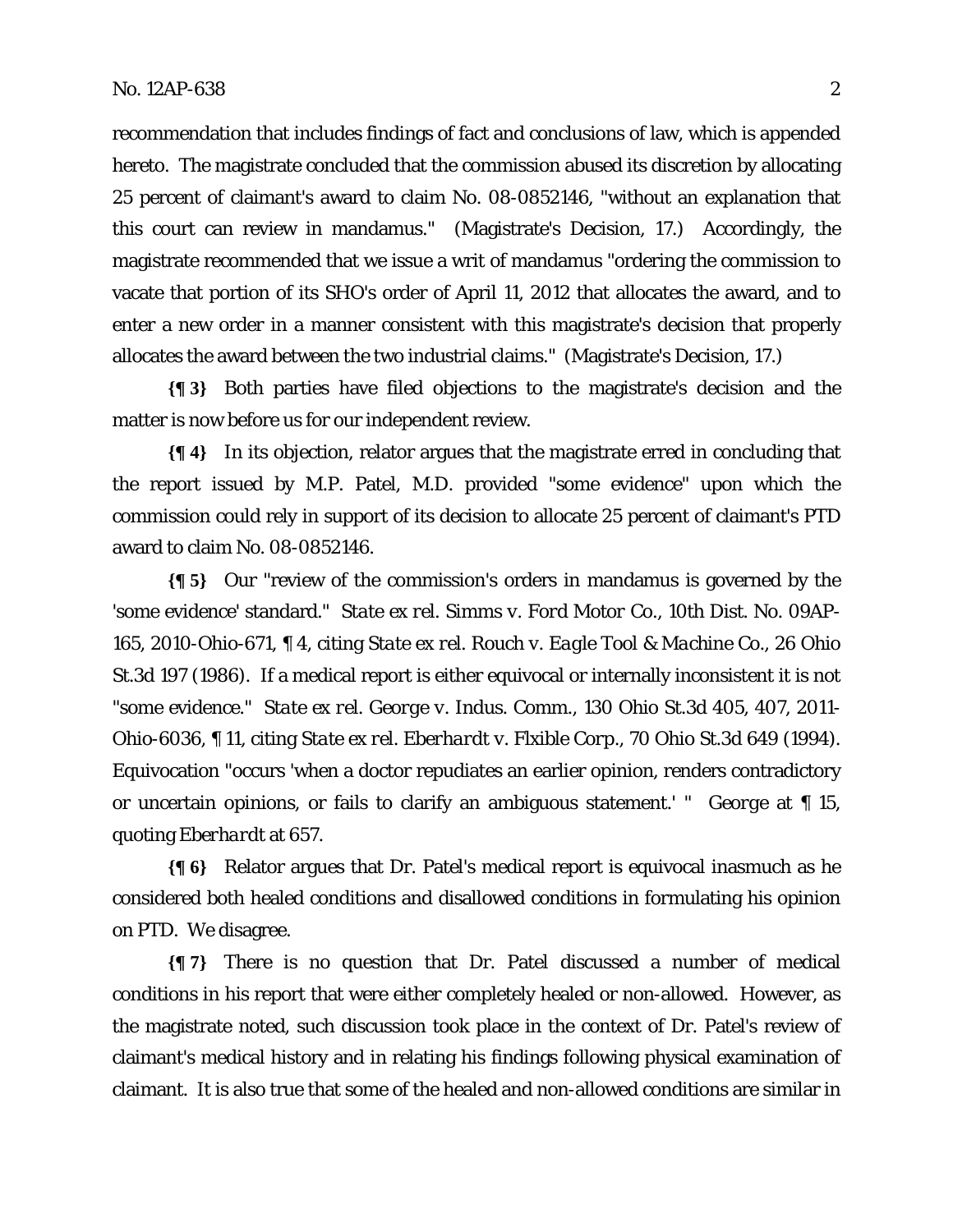nature to the allowed conditions in the 2008 claim. Nevertheless, in rendering his "**Opinion**" regarding claimant's PTD application, Dr. Patel referenced only those conditions specifically allowed in the two claims. (Magistrate's Decision, 5.).

**{¶ 8}** Relator argues that Dr. Patel employed a "shotgun approach" in determining claimant's disability, and that he "lumped together" the allowed conditions without differentiating minor and resolved conditions from the more significant conditions. However, the magistrate carefully addressed relator's arguments, and we agree with the magistrate's analysis.

**{¶ 9}** To the extent that relator argues that Dr. Patel's report is critically flawed because it does not comport with the requirements of Ohio Adm.Code 4121-3-34, the magistrate specifically found that such guidelines expressly apply only to independent medical examiners. The language used in the Ohio Administrative Code supports the magistrate's finding and, for the reasons set forth by the magistrate, we reject relator's argument. Furthermore, to the extent that relator argues that Dr. Patel's report must be drafted in accordance with American Medical Association guidelines, relator has presented no legal support for such an argument.

**{¶ 10}** In short, upon review of Dr. Patel's report and in consideration of relator's arguments, we do not agree that the report is equivocal or inconsistent. Thus, the magistrate did not err in concluding that Dr. Patel's report provided some evidence in support of the commission's ruling. Accordingly, relator's objection is overruled.

**{¶ 11}** Respondent objects to the magistrate's conclusion "that the commission abused its discretion by allocating 25 percent of the award to the 2008 claim without an explanation that this court can review in mandamus." (Magistrate's Decision, 17.) The commission argues that it need not "specifically justify the exact figure allocated to each claim." (Respondent's Objection, 2.) We agree.

**{¶ 12}** The commission is the exclusive evaluator of disability. *See State ex rel. Kelly Servs., Inc. v. Indus. Comm,* 10th Dist. No. 05AP-1192, 2006-Ohio-5868, ¶ 3, citing *State ex rel. Kirkendall v. Indus. Comm*., 87 Ohio St.3d 182, 183 (1999). Indeed, this court has held that the commission need not extrapolate from the expert's allocation of whole person impairment in order to determine the percentage of a PTD award to allocate to each employer. *Kelly Servs.*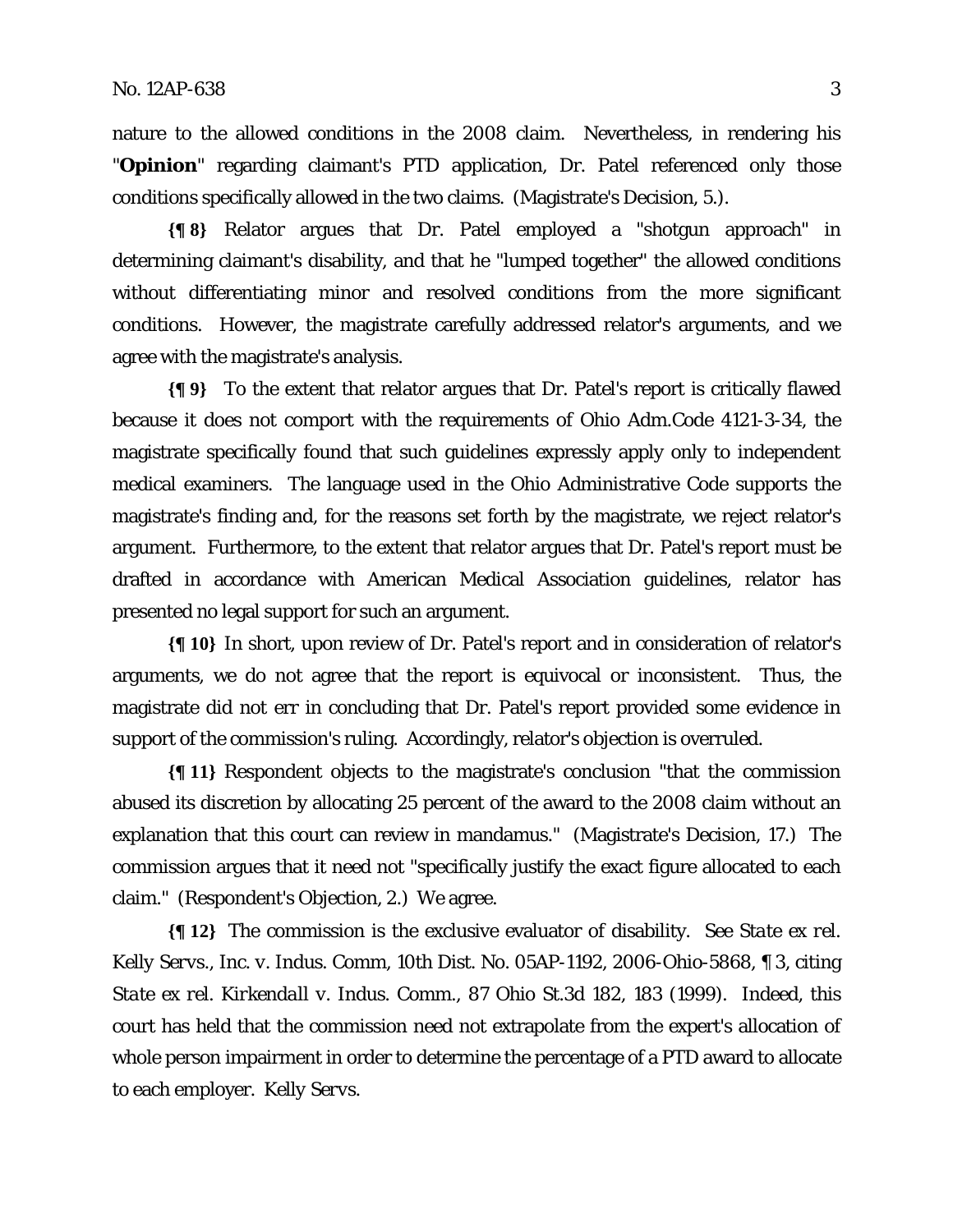**{¶ 13}** The magistrate acknowledged that "it was not necessarily improper for the commission to point out in its order that it was the injury in the 2008 claim that removed claimant from the workforce \* \* \* [and that] \* \* \* some percentage allocation to the 2008 claim would be proper." (Magistrate's Decision, 17.) However, the magistrate, relying on *State ex rel. Yellow Freight Sys., Inc. v. Indus. Comm.*, 71 Ohio St.3d 139 (1994), concluded that the commission had a duty to provide a more detailed explanation for the 25 percent allocation. We disagree.

**{¶ 14}** In *Yellow Freight,* the commission elected to allocate claimant's entire PTD award to one claim even though the medical evidence expressly relied upon by the commission contradicted such an allocation. *Id.* at 143. Under such circumstances, the court returned the cause to the commission for "further consideration and an amended order." *Id.* 

**{¶ 15}** Here, the commission explained that claimant returned to work following the 1990 injuries but that the industrial injury in 2008 permanently removed claimant from the workforce. Thus, unlike the *Yellow Freight* case, the allocation of the PTD award among the two claims in this case is completely consistent with the evidence expressly relied upon by the commission. Under these circumstances, the commission was under no obligation to provide further explanation. *See Kelly Servs.* at ¶ 6 (although claimant was able to return to the workforce after the first industrial injury, it was not an abuse of discretion for the commission to apportion one-half of claimant's PTD award to a subsequent claim, where the second injury permanently removed claimant from the workforce). Accordingly, respondent's objection is sustained.

**{¶ 16}** Following independent review, pursuant to Civ.R. 53, we find the magistrate has properly determined the pertinent facts and we adopt them as our own. However, we disagree with the magistrate's conclusion of law as noted herein. Accordingly, for the reasons set forth in this decision, we hereby overrule relator's objection, sustain respondent's objection, and deny the requested writ of mandamus.

*Writ of mandamus denied.* 

TYACK and DORRIAN, JJ., concur. \_\_\_\_\_\_\_\_\_\_\_\_\_\_\_\_\_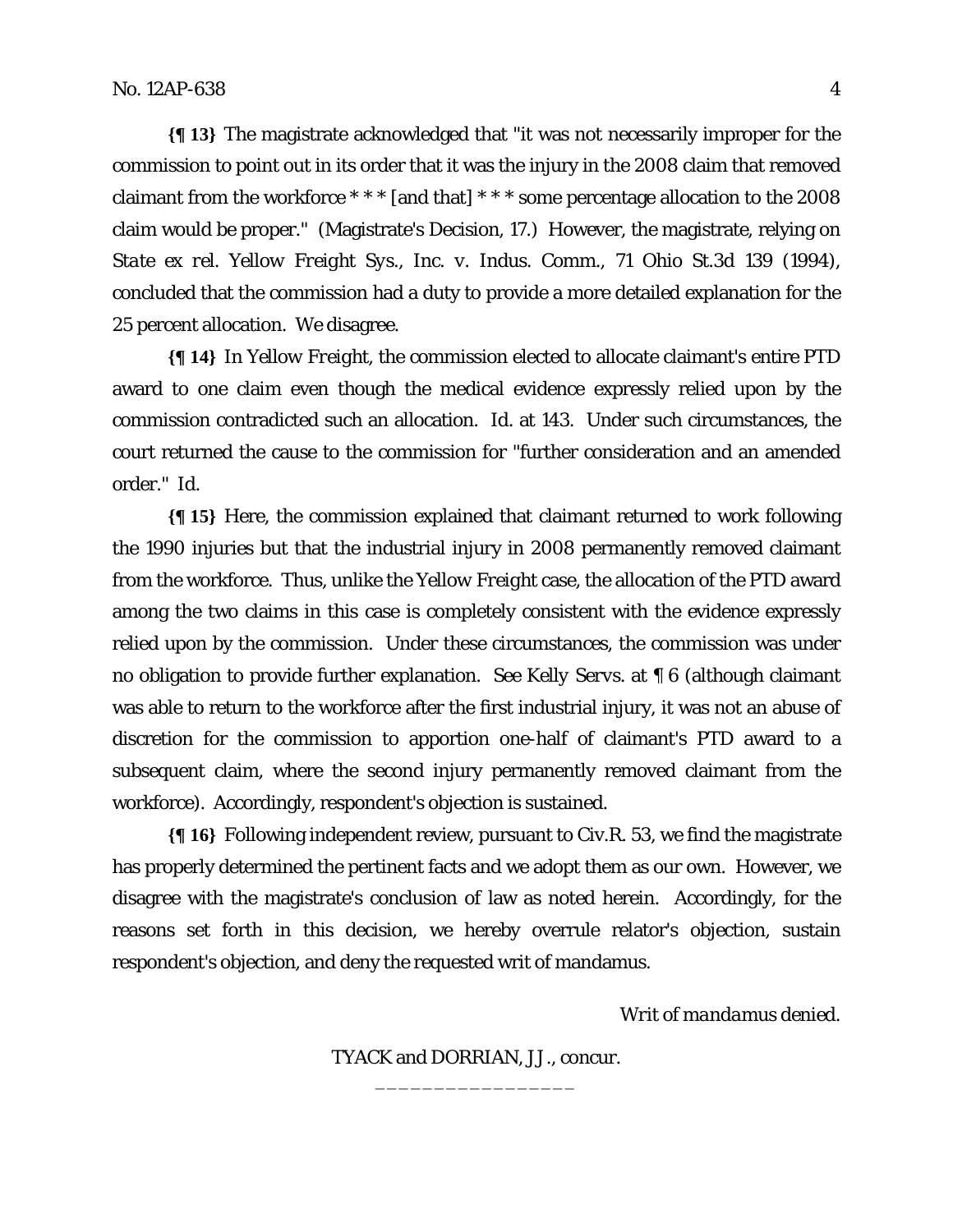$\overline{a}$ 

 $\overline{a}$ 

 $\overline{a}$ 

# **A P P E N D I X**

## IN THE COURT OF APPEALS OF OHIO

## TENTH APPELLATE DISTRICT

| State of Ohio ex rel.                |   |                    |
|--------------------------------------|---|--------------------|
| <b>Cafaro Management Company,</b>    |   |                    |
| Relator,                             |   |                    |
|                                      | ٠ | No. 12AP-638       |
| V.                                   |   |                    |
|                                      |   | (REGULAR CALENDAR) |
| <b>Industrial Commission of Ohio</b> |   |                    |
| and Deborah Lovas,                   |   |                    |
| Respondents.                         |   |                    |

# MAGISTRATE'S DECISION

Rendered on June 17, 2013

*Michael J. Wright,* for relator.

*Michael DeWine*, Attorney General, and *Cheryl J. Nester,* for respondent Industrial Commission of Ohio.

*Scott A. Rosenthal,* for respondent Deborah Lovas.

## IN MANDAMUS

**{¶ 17}** In this original action, relator, Cafaro Management Company, requests a writ of mandamus ordering respondent Industrial Commission of Ohio ("commission") to vacate that portion of its order that allocates 25 percent of an award of permanent total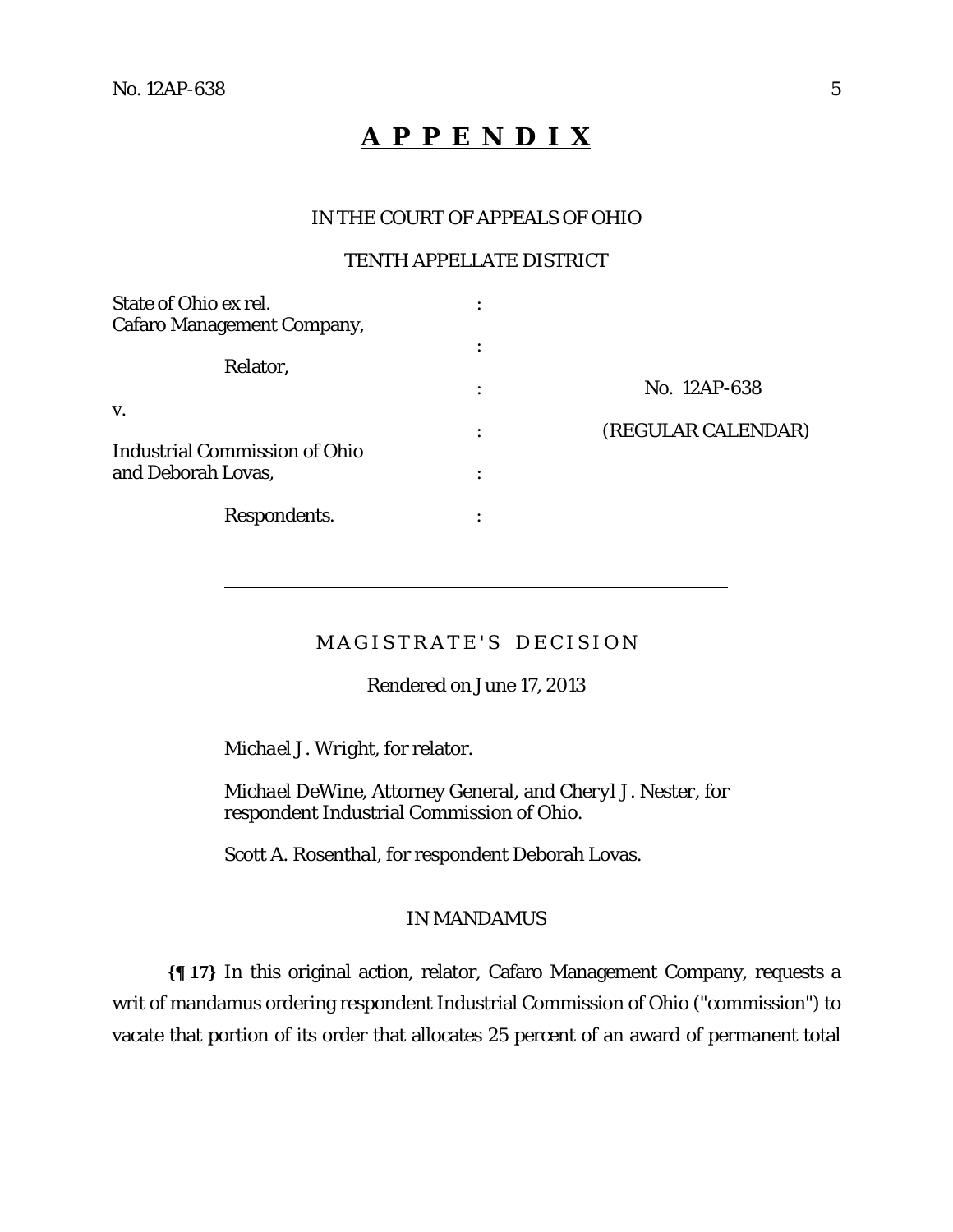disability ("PTD") compensation to relator in claim No. 08-852146, and to enter an amended order that allocates the entire award to another employer in claim No. 90-1125. Findings of Fact:

**{¶ 18}** 1. On January 27, 1990, respondent, Deborah Lovas ("claimant"), sustained an industrial injury while employed as a security detective for Joseph Horne Co., Inc., a state-fund employer. On that date, claimant fell from a ladder. The industrial claim (No. 90-1125) ("the 1990 claim") is allowed for:

> Cervical, dorsal and lumbar myositis; tendonitis right shoulder and arm; bulging disc L5-S1; lumbar and cervical radiculopathy; post-traumatic headache syndrome; rotator cuff strain, right; trapezial myositis; depressive disorder; dysthymic disorder.

**{¶ 19}** 2. On August 25, 2008, claimant sustained an industrial injury while employed as an administrative assistant for relator. On that date, claimant slipped on some papers strewn on the floor and she fell. The industrial claim (No. 08-852146) ("the 2008 claim") is allowed for:

> Contusion of buttock; contusion of back; sprain of neck; sprain thoracic region; sprain lumbar region; sprain of left knee and leg; substantial aggravation of pre-existing chondromalacia patella II, left knee; contusion left elbow; contusion left hip.

**{¶ 20}** 3. According to the complaint filed in this action, claimant was employed with relator from approximately June 4, 2007 until August 25, 2008.

**{¶ 21}** 4. Temporary total disability ("TTD") compensation was paid to claimant in the 2008 claim commencing April 30, 2009.

**{¶ 22}** 5. On September 8, 2010, the Ohio Bureau of Workers' Compensation ("bureau") moved to terminate TTD compensation in the 2008 claim.

**{¶ 23}** 6. Following an October 20, 2010 hearing, a district hearing officer ("DHO") issued an order terminating TTD compensation in the 2008 claim on grounds that the allowed conditions of the claim have reached maximum medical improvement ("MMI"). TTD compensation was terminated effective the date of the hearing.

**{¶ 24}** 7. On May 25, 2011, at claimant's own request, she was examined by M.P. Patel, M.D. In his four-page narrative report, Dr. Patel states: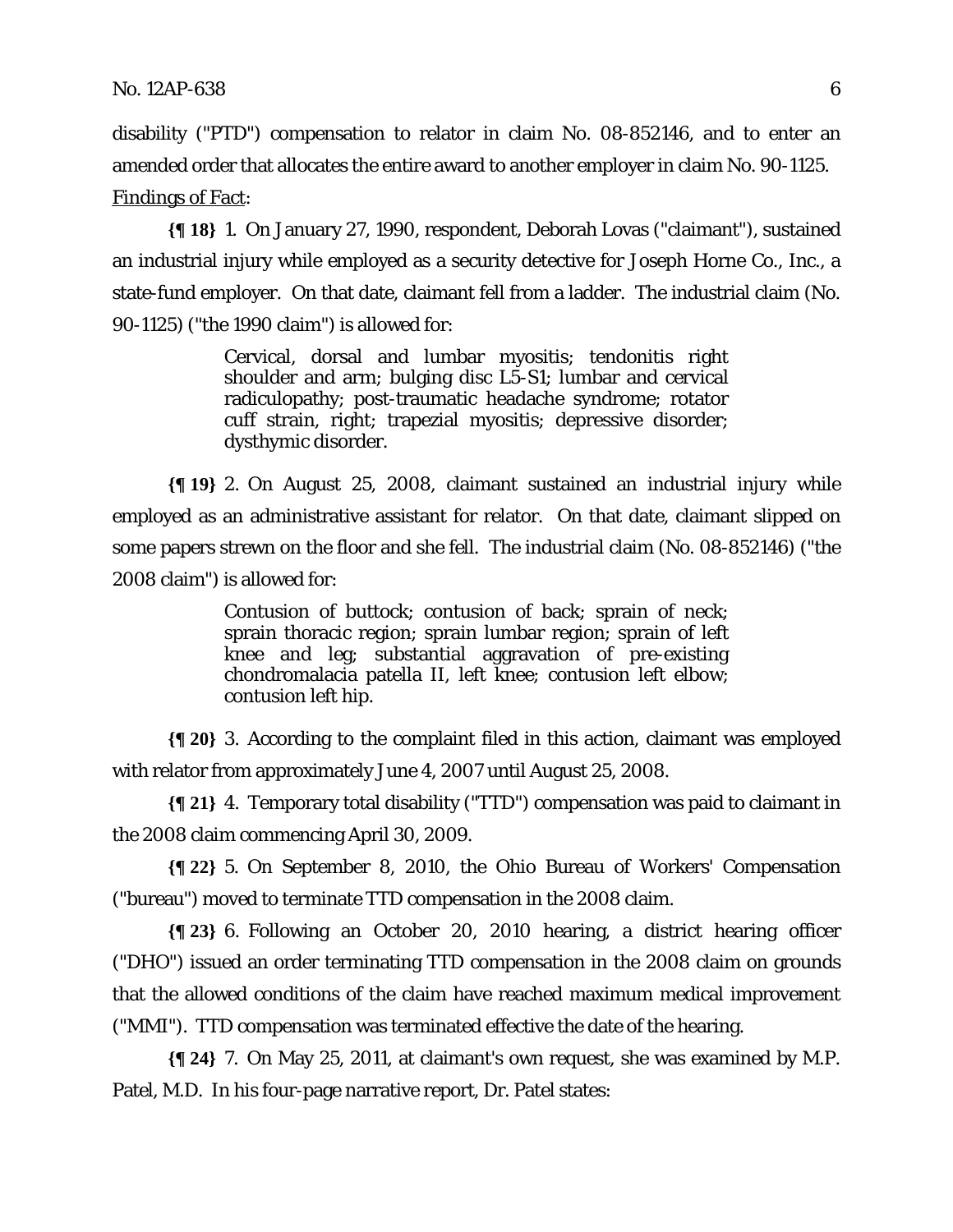#### **History and Clinical Course**

During course of her employment with Horne's Department Store as a store detective, on January 27, 1990, Ms. Lovas fell from a ladder approximately 16 feet, landing on her feet. She tried to hang from the ladder to keep from falling and sustained injury to shoulder. Injuries to other body parts were as a result of the impact when she landed.

After initial examination at Emergency Room, Ms. Lovas began treating with Dr. Stanich. Diagnostic studies included X-rays, MRI cervical spine. She was treated with analgesics and therapy modalities.

Ms. Lovas experienced acute exacerbations. During month of March 1990, she was hospitalized for four days with severe pain.

Ms. Lovas' symptoms persisted. During month of May 1990, her additional diagnostic studies included EMG/NCV both upper extremities, MRI lumbar spine, C.T. Scan head.

Ms. Lovas continued with neurological follow-up. She underwent C.T. Scan head in May 1991. She underwent repeat C.T. Scan head in April 1992. Ms. Lovas continue[d] with treatment which included analgesics, anti-inflammatory medications and Chiropractic treatment.

During course of her employment with Cafaro Management Company, Inc., Ms. Lovas slipped and fell on some papers that were scattered on the floor. She was transferred by ambulance to St. Elizabeth Health Center. Diagnostic studies included X-rays cervical spine, lumbar spine, left knee.

Ms. Lovas was treated with analgesics and therapy modalities. For increasing symptoms knee, she underwent MRI left knee on October 17, 2008.

Ms. Lovas was referred to Dr. Fumich. On December 18, 2009, she underwent surgery for diagnostic and operative arthroscopy of the left knee with patellar chondroplasty, synovectomy, patellofemoral joint.

Ms. Lovas was further treated with Dr. Morley with medications and therapy modalities.

#### **Present Complaints**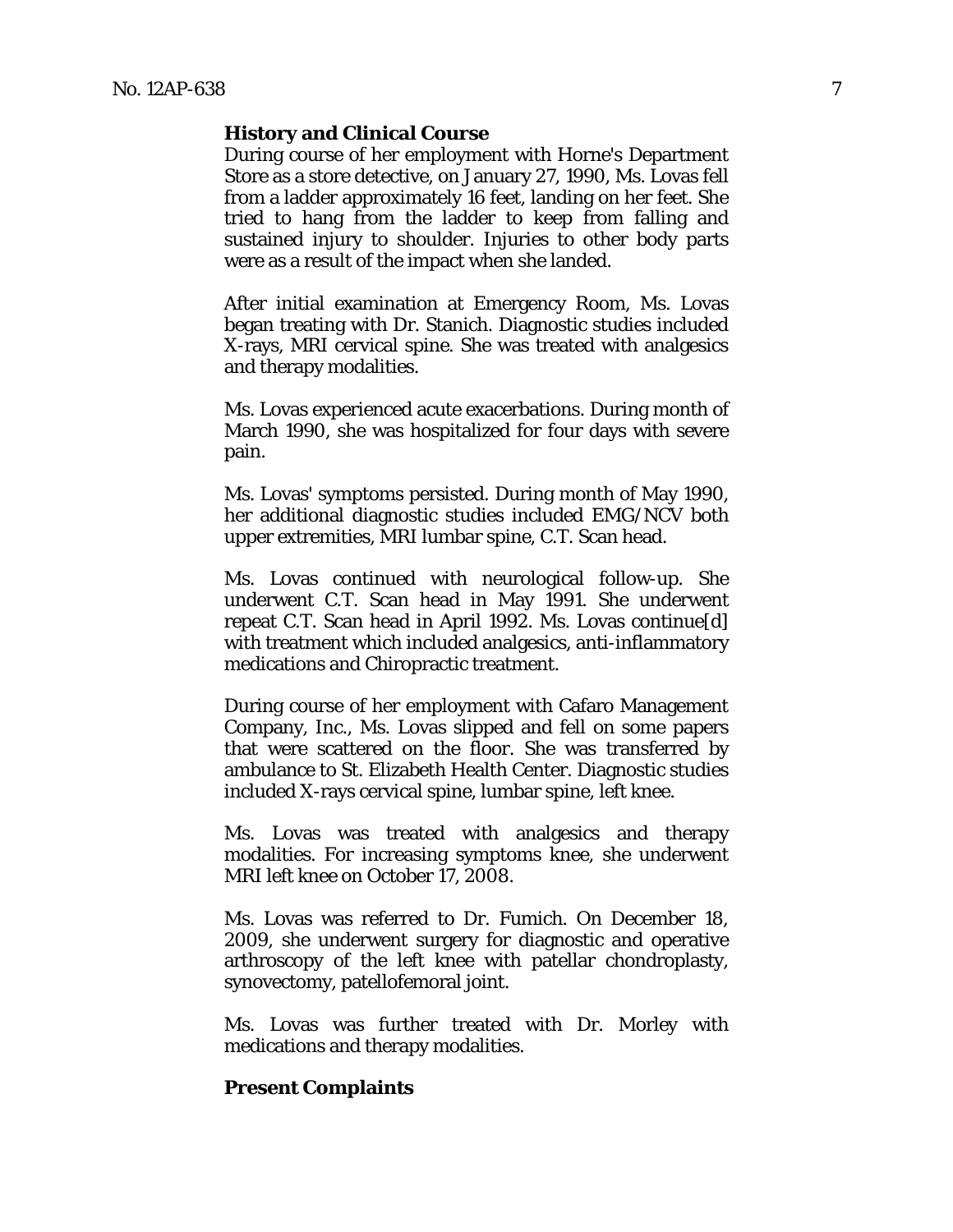Ms. Lovas experienced recurring headaches which were frequent, throbbing and encircling entire head. She complained of dizzy spells with headaches.

She reported that over a period of time, neck pain was progressively worse. Pain radiated to both arms. She complained of numbness and tingling sensation in both hands and fingers. She complained of weakness in both arms. She had episodes of dropping things while lifting.

Ms. Lovas reported constant pain right shoulder. Pain continued to extend to neck and downward to the right arm. She complained of recurring pain elbow. She continued to have difficulty with overhead work. Activities such as pushing, pulling or lifting caused an increase in pain.

She described constant pain and stiffness mid-low back. Pain was sharp, burning and extending to both legs. She had episodes of numbness lateral aspect of both thighs and legs. She complained of recurring pain hip and knee joints. She experienced frequent swelling knee joint. She complained of weakness both legs and at times, legs gave out while walking. She had difficulty walking or standing for an extended period of time. Climbing or descending stairs caused increase in pain.

#### **Physical Examination**

Examination revealed a 56-year-old female in pain and discomfort and walking with an antalgic gait. Height 5'4", Weight 137 lbs. BP 121/81 mmHg., Pulse 91/m.r.

Examination of the cervical spine revealed tenderness in the midline over the spinous processes and in the adjacent paraspinous muscles. There was also muscular tightness in the paracervical region, most evident with the neck hyperflexion. Mobility was restricted with flexion 45 degrees and extension 55 degrees. Right and left lateral flexion 25 degrees and right and left rotation 55 degrees. Deep tendon reflexes were  $1 + \text{both upper extremities.}$ 

Examination of the right shoulder joint revealed tenderness over anterior aspect, extending from bicipital tendon to acromioclavicular joint. Restriction in range of motion shoulder joint with flexion 150 degrees and extension 30 degrees. Abduction 130 degrees and adduction 30 degrees.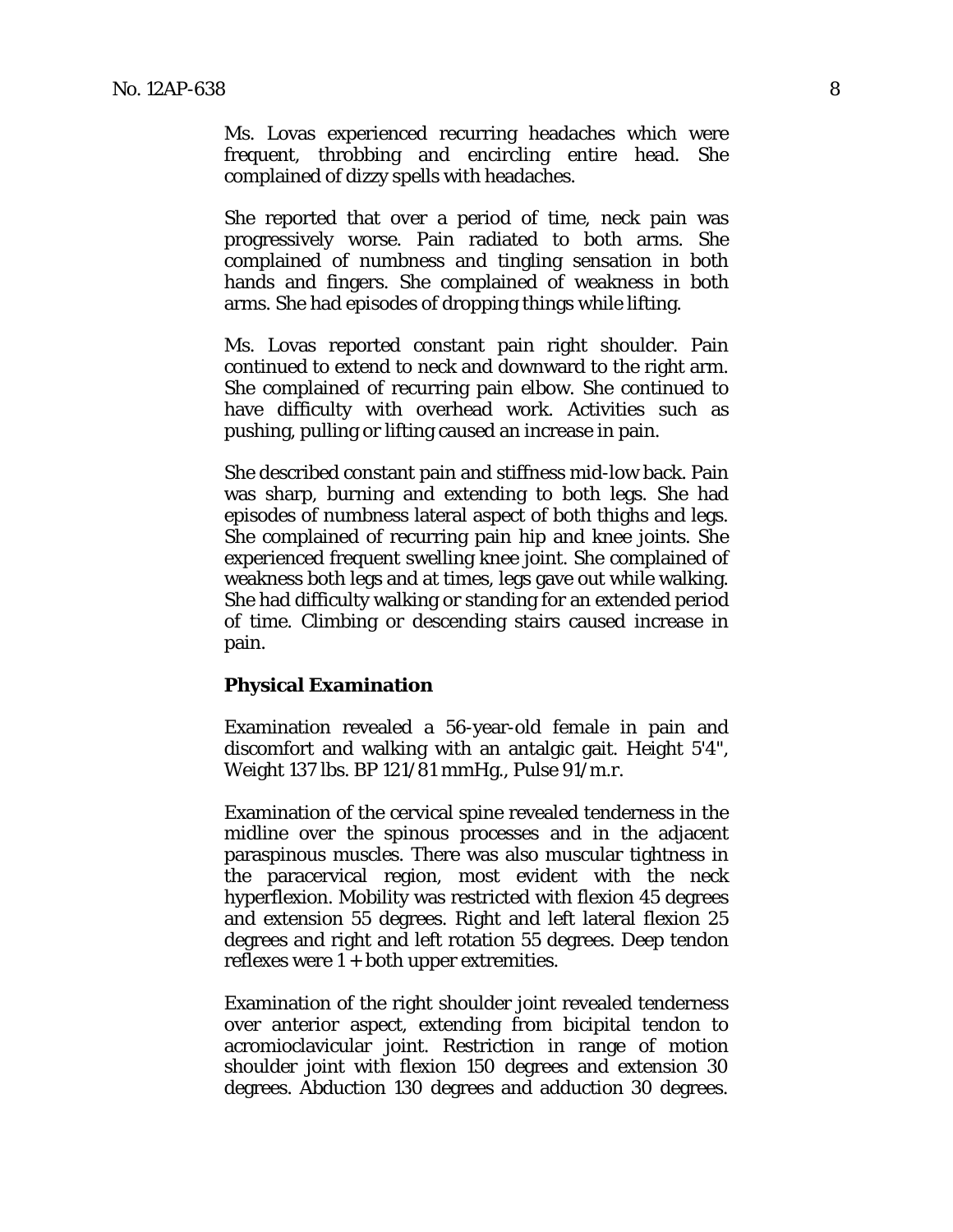Internal rotation 60 degrees and external rotation 60 degrees. Examination of the left elbow joint revealed mild tenderness. Mobility was normal in range with pain at extreme range of motion.

Examination of thoracic spine revealed tenderness extending from T4-T8 paraspinal musculature regions. Protraction, retraction and elevation of scapuli were painful. Mobility thoracic spine was restricted with flexion 30 degrees, right and left rotation 20 degrees.

Examination of lumbar spine revealed lumbosacral spine tenderness over lumbar spinous processes and over both paraspinous muscular masses. Spasm of paralumbar muscles was noted. Range of motion was restricted with flexion 55 degrees and extension 25 degrees. Right and left lateral flexion 25 degrees. Straight leg raising test produced low back pain and radiating pain to legs at 55 degrees. Achilles and Patellar reflexes were 1 + bilaterally.

Examination of the left knee joint revealed scars secondary to previous arthroscopic surgery. Tenderness was noted circumferentially over the left knee joint. Tenderness was more severe over the lateral and medial joint lines. There was limited flexion and extension with flexion 70 degrees and extension lag 20 degrees. Both were associated with pain. Medial and lateral collateral instability was evident with positive Anterior Drawer Sign. Examination of left hip joint revealed tenderness lateral aspect.

\* \* \*

#### **Opinion**

After reviewing history of accident, clinical course, diagnostic studies, subjective, objective findings, in my opinion, **Ms. Lovas with regards to claim number 90- 1125, 08-852146, cervical, dorsal and lumbar myositis, tendonitis right shoulder and arm, bulging disc at L5-S1, lumbar and cervical radiculopathy, post headache syndrome, rotator cuff strain, right, trapezial myositis, contusion of buttock, contusion of back, cervical sprain, thoracic sprain, lumbar sprain, left knee sprain, contusion left elbow, contusion left hip, substantial aggravation of preexisting chondromalacia patella left knee is**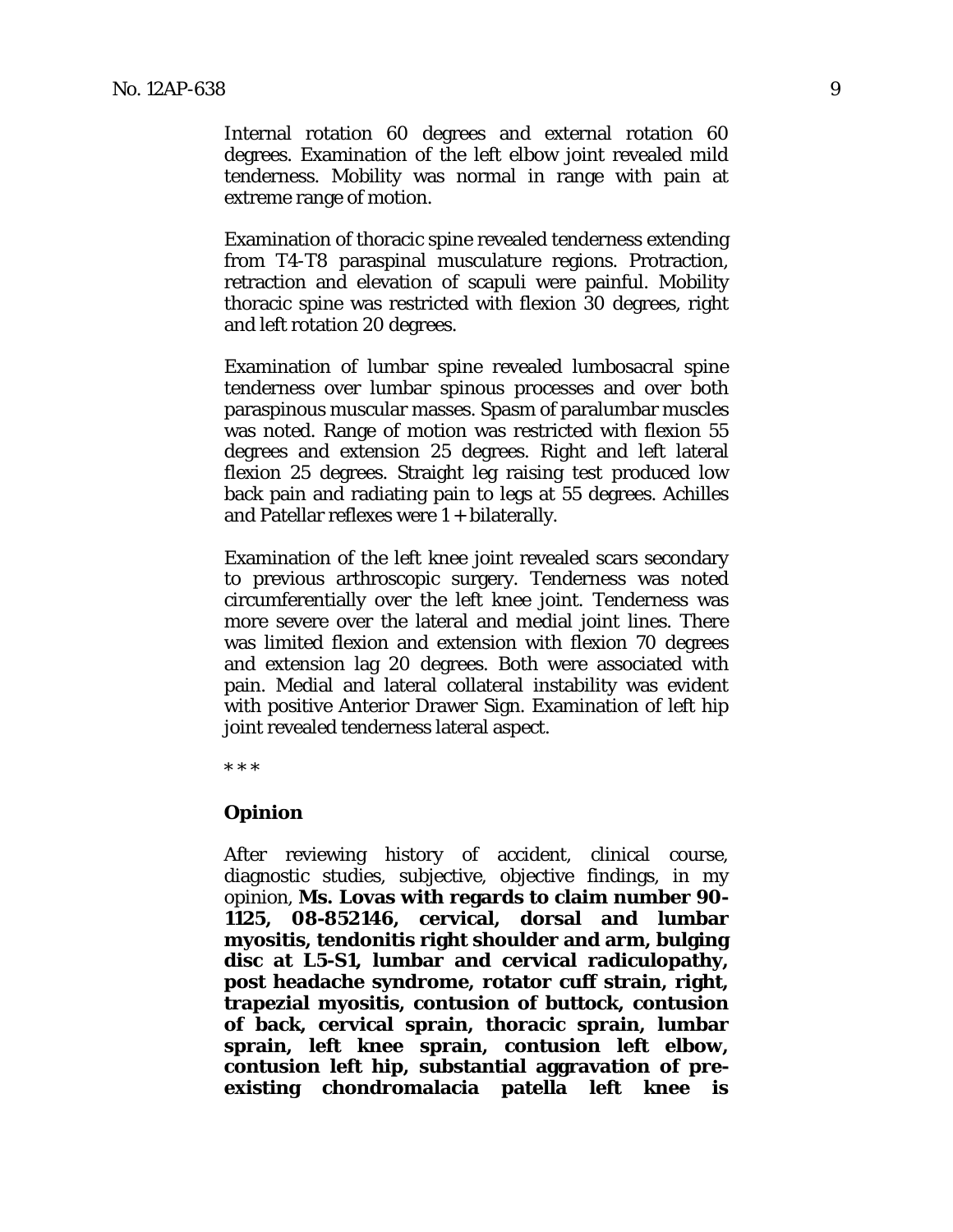#### **permanently and totally disabled from engaging into any gainful employment.**

(Emphasis sic.)

**{¶ 25}** 8. On July 14, 2011, at claimant's own request, she was examined by neuropsychologist James M. Lyall, Ph.D. In his five-page narrative report, Dr. Lyall states:

## **SUMMARY AND CONCLUSIONS**

It appears that we have a fifty-seven year old woman who was working successfully, up until a 1990 industrial injury, in which she feel [sic] sixteen feet injuring her back and other orthopedic areas. She was off work for over twelve years, by her own report, and then was able to return to work performing secretarial duties. It appears that she continued these duties, up until about 2008 when she had a second industrial injury. The claimant reports that the second industrial injury has improved significantly but she continues to have serious and enduring back and rib cage difficulties as a result of her initial 1999 [sic] industrial injury. She continues to receive medical care for her original injury and is taking a Pain Patch and Nucynta for pain relief. She still describes her pain as quite high as a result of her original 1990 industrial injury. It should also be noted that the claimant has two allowed psychological conditions associated with her 1990 injury. These include Depressive Disorder and Dysthymic Disorder.

The current evaluation points to significant continuing symptoms of depression. These symptoms are seen both on the Mental Status Examination and on the MMPI-2 profile. In fact, the claimant's level of depression on the MMPI-2 profile appears to be within the severe range. The claimant shows significant signs of depression throughout the interview and even in the testing room when she felt she was not being observed she was discovered to be crying. The claimant has continued in psychological treatment with Dr. Duval for going on three years. She also uses the antidepressant Cymbalta as well as Ambien and Elavil in treating her depressive symptoms.

\* \* \*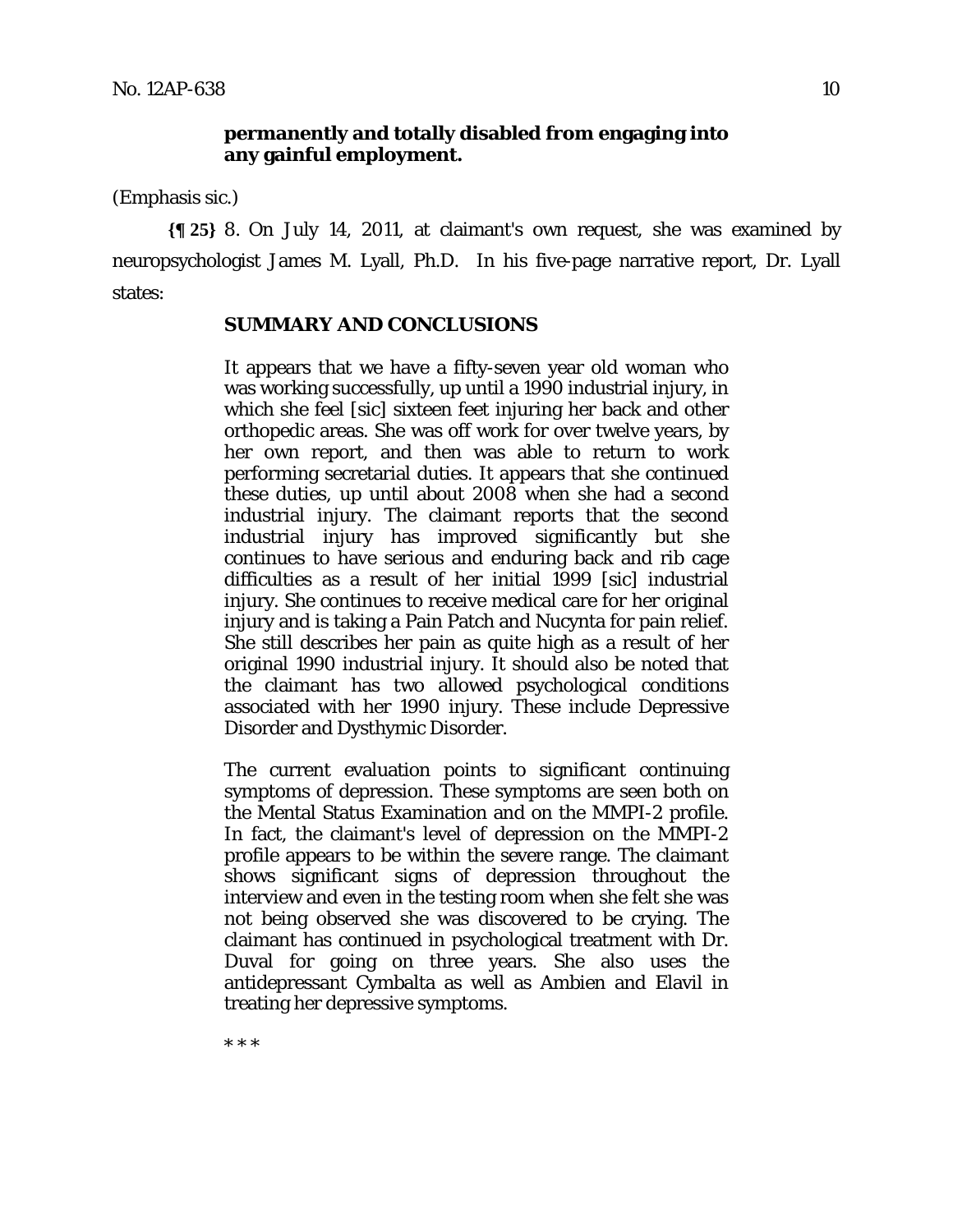Utilizing the AMA Guidelines for Impairment Due to Mental and Behavioral Disorders, Fifth Edition, we see moderate to severe impairment due exclusively to a combination of the claimant's two psychological conditions to include Depressive Disorder and Dysthymic Disorder. This would fall at Class 4 and yield forty-five percent (45%) impairment due exclusively to a combination of the two psychological conditions to the whole body.

This claimant's functional abilities are quit[e] complicated by her allowed psychological conditions and make it difficult for her to engage in regular normal activities, let alone, the complicated actions required in a work atmosphere. She shows signs of significant problems in activities of daily living, socialization, focus and concentration and adaptation to stress. Taking these factors into account and the high degree of the claimant's impairment due to her psychological conditions, it is this examiner's opinion to a reasonable degree of psychological certainty that the claimant will be unable to engage in regular remunerative competitive employment due to her psychological difficulties to the whole body. As such, it is this examiner's opinion that the claimant will be permanently and totally disabled due to a combination of her two psychological conditions as described above.

**{¶ 26}** 9. On July 25, 2011, claimant filed an application for PTD compensation. In support, claimant submitted the May 25, 2011 report of Dr. Patel and the July 14, 2011 report of Dr. Lyall.

**{¶ 27}** 10. On August 22, 2011, at relator's request, claimant was examined by Richard N. Kepple, M.D., for all the allowed conditions in the 2008 claim. In his six-page narrative report, Dr. Kepple responded to several questions:

> Based on the current objective findings and the allowed physical conditions, is Ms. Lovas capable of performing any form of remunerative employment? Please indicate the type of work Ms. Lovas is capable of performing. Please present rationale.

> Based on my examination and review of the provided medical records, Ms. Lovas is capable of sustained remunerative employment in a primarily sedentary capacity that is upper extremity oriented and does not involve operation of levers or pedals with her left lower extremity.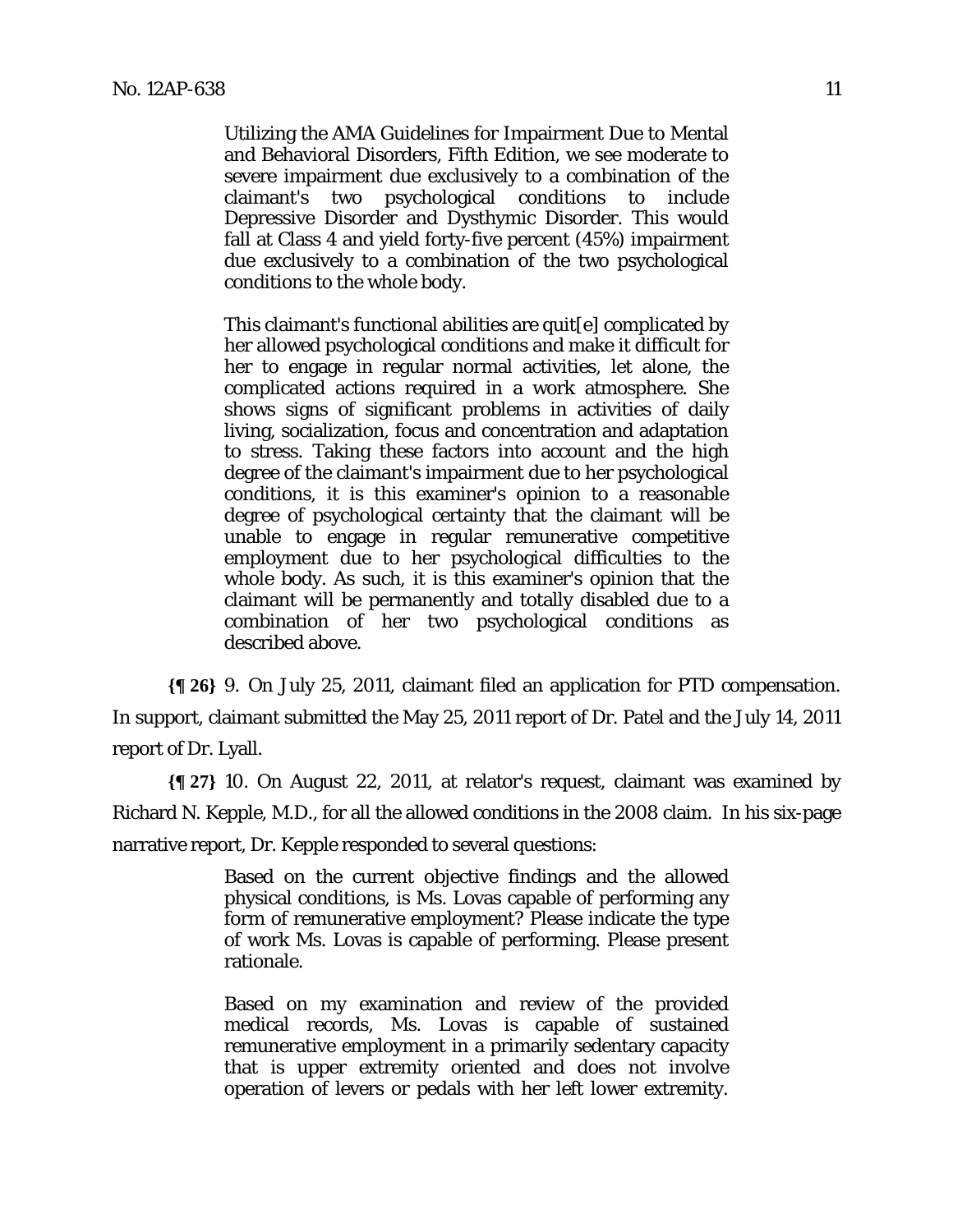These restrictions are based solely on the allowed conditions of claim 08-852146.

# **In your medical opinion, based on a reasonable degree of medical certainty and the allowed physical conditions, is Ms. Lovas permanently and totally disabled?**

Ms. Lovas is not permanently and totally disabled due to any of the allowed conditions of claim number 08-852146. The contusion injuries have all resolved, as have the sprain injuries of the neck and thoracic spine. Left knee/leg sprain has also resolved, but the chondromalacia patella allowance remains mildly symptomatic. As it has been 3 years since the injury and almost 2 years since the left knee surgery, the aggravation allowance relative to the left knee must be considered to have reached maximum medical improvement.

(Emphasis sic.)

**{¶ 28}** 11. On October 26, 2011, at the commission's request, claimant was examined by psychologist Steven B. Van Auken, Ph.D., who issued a ten-page narrative report. Dr. Van Auken examined only for the allowed psychological conditions in the 1990 claim. That is, Dr. Van Auken examined claimant for the claim allowances described as "depressive disorder" and "dysthymic disorder."

**{¶ 29}** 12. On November 1, 2011, Dr. Van Auken completed a form captioned "Occupational Activity Assessment[,] Mental & Behavioral Examination." On the form, Dr. Van Auken indicated by his mark, "[t]his injured worker is incapable of work." In the space provided, Dr. Van Auken wrote:

> In and of themselves, Ms. Lovas's [sic] depressive symptoms - - including diminishments in concentration, energy level, social tolerance, and stress tolerance - - would prevent her from succeeding in sustained remunerative employment.

**{¶ 30}** 13. On December 15, 2011, at the commission's request, claimant was examined by Paul B. Bartos, M.D. Dr. Bartos examined for all the allowed physical conditions of the two industrial claims. In his seven-page narrative report dated January 8, 2012, Dr. Bartos concluded:

> Based upon the history and physical examination, review of the medical documentation provided, review of the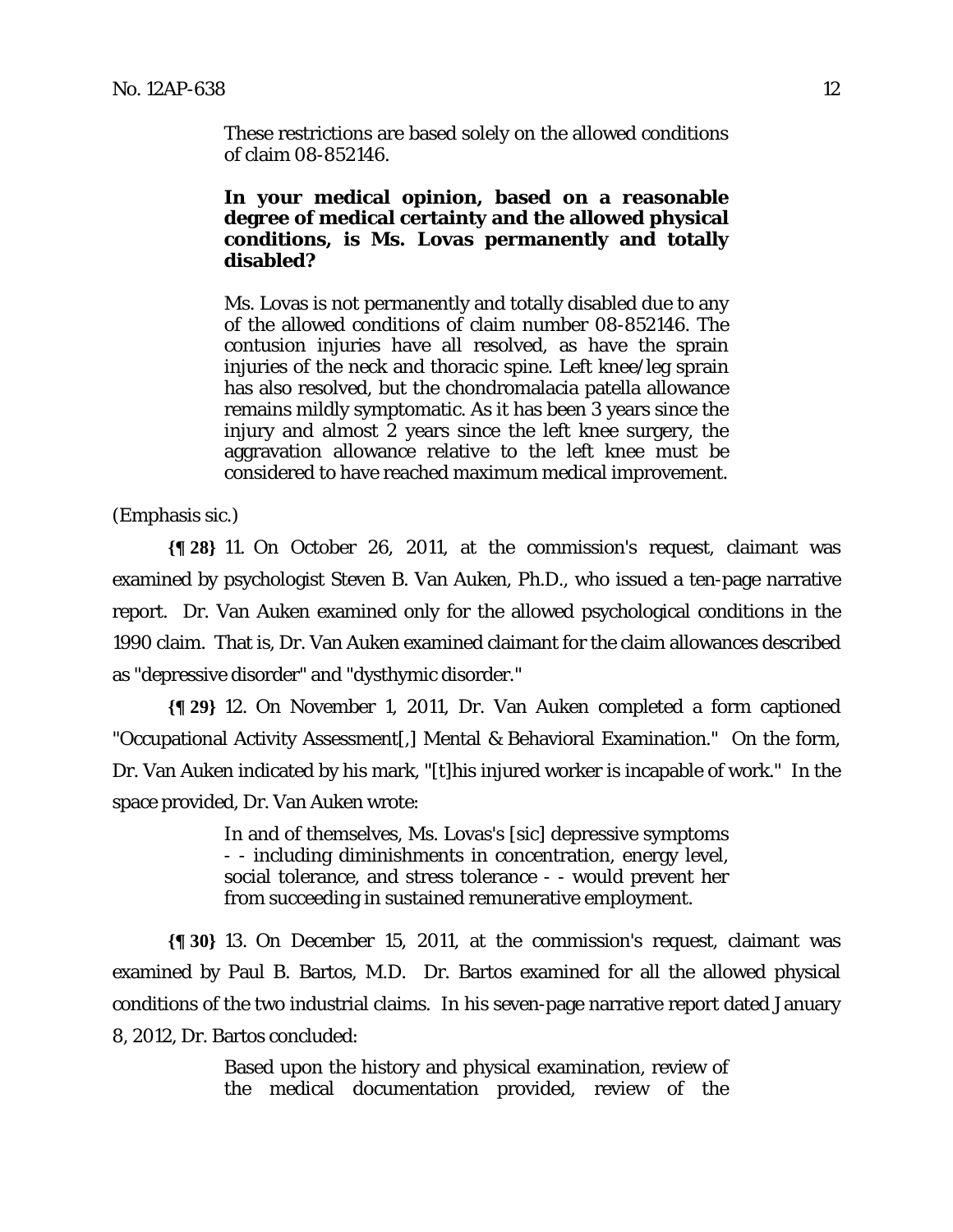mechanism of injury, treatment received and response to treatment, as well as the effect of the injury on her activities of daily living, it is my professional medical opinion within reasonable medical certainty that the claimant is capable of light duty work. She is certainly capable of lifting 20 pounds on an occasional basis and 10 pounds frequently. She may need to change positions as needed from sitting to standing depending on her symptoms.

**{¶ 31}** 14. On December 15, 2011, Dr. Bartos completed a Physical Strength Rating form. On the form, Dr. Bartos indicated by his mark that claimant is capable of "light work."

**{¶ 32}** 15. Following an April 11, 2012 hearing, a staff hearing officer ("SHO") issued an order that awards PTD compensation starting July 11, 2011. The SHO also allocated the award between the two industrial claims. Twenty-five percent of the award was allocated to the 2008 claim for which relator is liable. Seventy-five percent of the award was allocated to the 1990 claim. The SHO's order explains:

> [I]t is the order of the Staff Hearing Officer that the Application filed 07/25/2011 for Permanent Total Disability Compensation be granted to the following extent;

> Permanent total disability benefits are hereby awarded from 07/11/2011 (less any compensation that previously may have been awarded over the same period), and to continue without suspension unless future facts or circumstances should warrant the stopping of the award and that payment be made pursuant to R.C. 4123.58(A).

> This order is based upon the narrative report from Dr. Steven [Van Auken], Ph.D., Dr. T.M. Patel, M.D. and Dr. James Lyall, Ph.D. who all indicate that the Injured Worker is permanently and totally disabled and unable to engage in any sustained remunerative employment.

> The Staff Hearing Officer finds that it is not necessary to consider the Injured Worker's disability factors since the Injured Worker has reached maximum medical improvement and is medically unable to perform any sustained remunerative employment.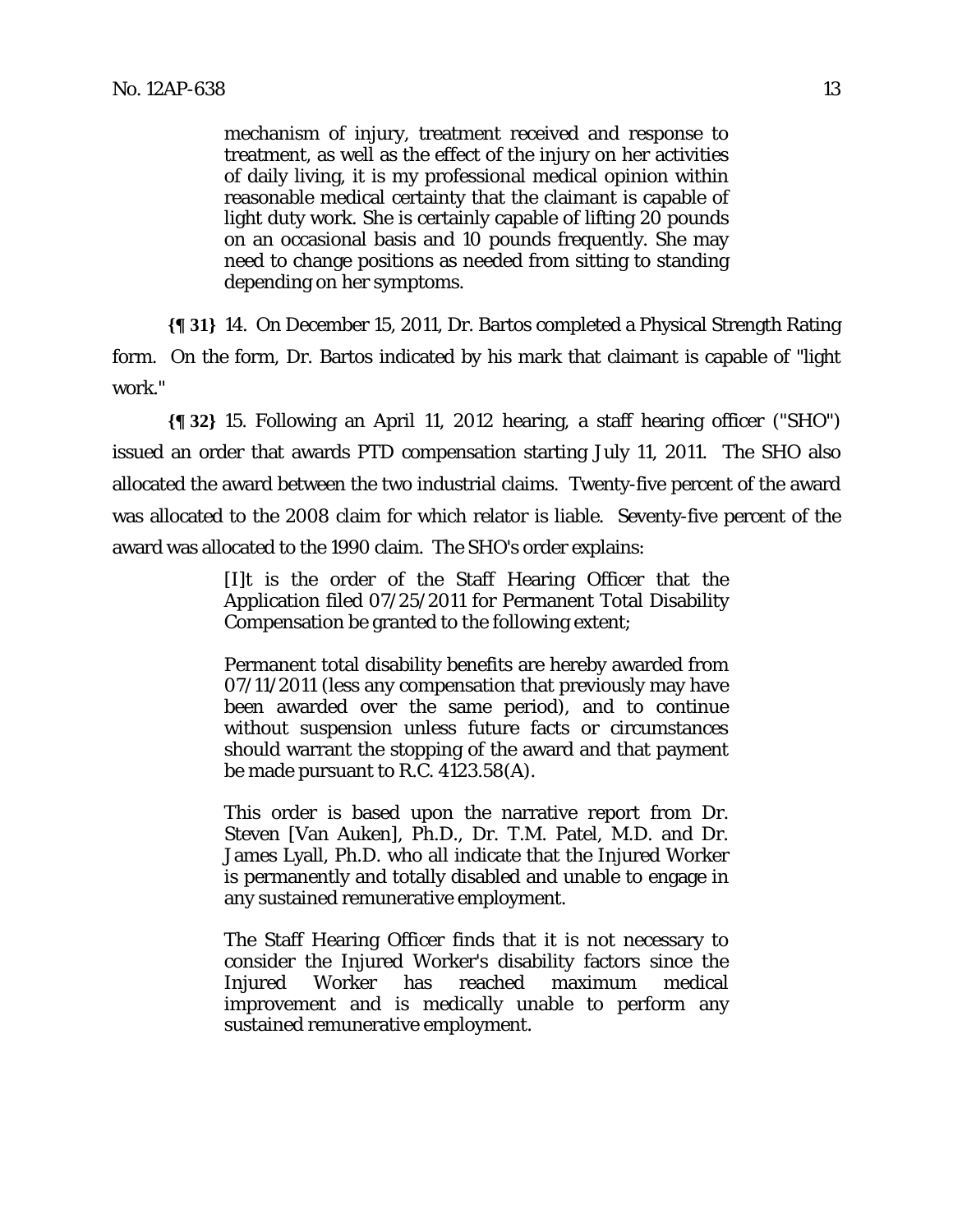The Staff Hearing Officer relies upon the case of State ex rel. Galion Mfg. Div. Dresler Indus. Inc. v. Haygood (1991), 60 Ohio St.3d 38 wherein the court states;

A claimant who has multiple allowed conditions is not required to show that each condition standing alone, is work prohibited…while permanent total disability benefits may never be denied solely on the basis of medical evidence without consideration of Stephenson factors contained in the record, there are some situations wherein an award of such benefits may properly be based on medical factors alone. It would serve no practical purpose for the Commission to consider non-medical factors in extreme situations where medical factors alone preclude sustained remunerative employment, since non-medical factors will not render the claimant any more or less…able to work.

Permanent total disability benefits are to begin 07/11/2011, the date of Dr. T.M. Patel's report which is the first reliable medical report indicating that the Injured Worker is permanently and totally disabled.

It is further ordered that the above award be allocated as follows:

75% of the award is to be paid under claim number 90- 1125[.]

25% of the award is to be paid under claim number 08- 852146.

The Staff Hearing Officer bases his allocation of the award on the medical reports of Dr. Steven [Van Auken], Dr. T.M. Patel and Dr. James Lyall. Dr. Patel examined the Injured Worker and makes no determination as to the "breakdown" regarding percentage of impairment in each file. Dr. [Van Auken] and Dr. Lyall all base their opinion of permanent total disability solely based upon the allowed psychological condition which is only recognized in claim number 90-1125.

The Staff Hearing Officer finds that some allocation shall be placed in claim number 08-852146 as claim number 08- [852146] is the injury that removed the Injured Worker from the work force noting that the Injured Worker had returned to work after his [sic] injuries in claim number 90-1125 for a substantial period of time.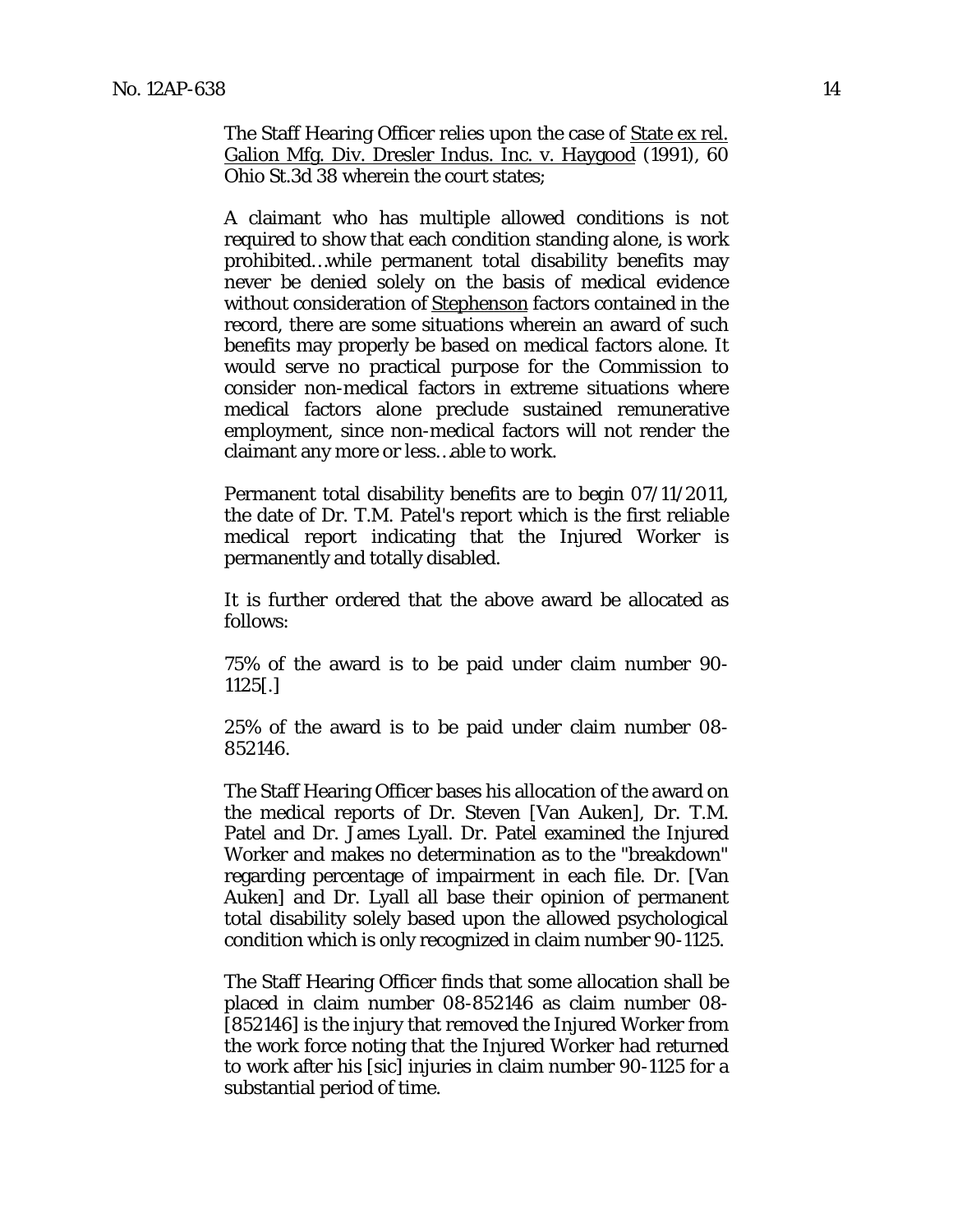**{¶ 33}** 16. On April 30, 2012, relator moved for reconsideration. On June 20, 2012, the three-member commission denied reconsideration.

**{¶ 34}** 17. On July 31, 2012, relator, Cafaro Management Company, filed this mandamus action.

#### Conclusions of Law:

**{¶ 35}** Preliminarily, some observations are in order. The commission, through its SHO's order of April 11, 2012, awarded PTD compensation based upon the two industrial claims. Further, the award was based upon the medical reports of Drs. Van Auken, Lyall, and Patel without reference to the vocational factors. That is, the commission determined that the allowed conditions of the two industrial claims prohibit claimant from performing any sustained remunerative employment, a finding that requires an award of PTD compensation without reference to the non-medical or vocational factors. *See* Ohio Adm.Code 4121-3-34(D)(2)(a).

**{¶ 36}** Only the 1990 claim has allowed psychological conditions. That claim is allowed for "depressive disorder" and "dysthymic disorder."

**{¶ 37}** At claimant's request, Dr. Lyall, a neuropsychologist, examined only for the allowed psychological conditions in the 1990 claim. Dr. Lyall opined that the allowed psychological conditions render claimant "permanently and totally disabled." Thus, Dr. Lyall's report alone supports an award of PTD compensation based solely upon the 1990 claim.

**{¶ 38}** At the commission's request, Dr. Van Auken, a psychologist, examined claimant only for the allowed psychological conditions of the 1990 claim. Dr. Van Auken opined that the allowed psychological conditions "would prevent her from succeeding in sustained remunerative employment." Thus, Dr. Van Auken's report alone supports an award of PTD compensation based solely upon the 1990 claim.

**{¶ 39}** At claimant's request, Dr. Patel examined for all the allowed physical conditions of the two industrial claims. Dr. Patel did not examine for the allowed psychological conditions in the 1990 claim. Dr. Patel opined that the allowed physical conditions of both industrial claims render claimant "permanently and totally disabled from engaging into any gainful employment." Thus, Dr. Patel's report, on its face, is the only relied upon report that connects both industrial claims to the PTD award.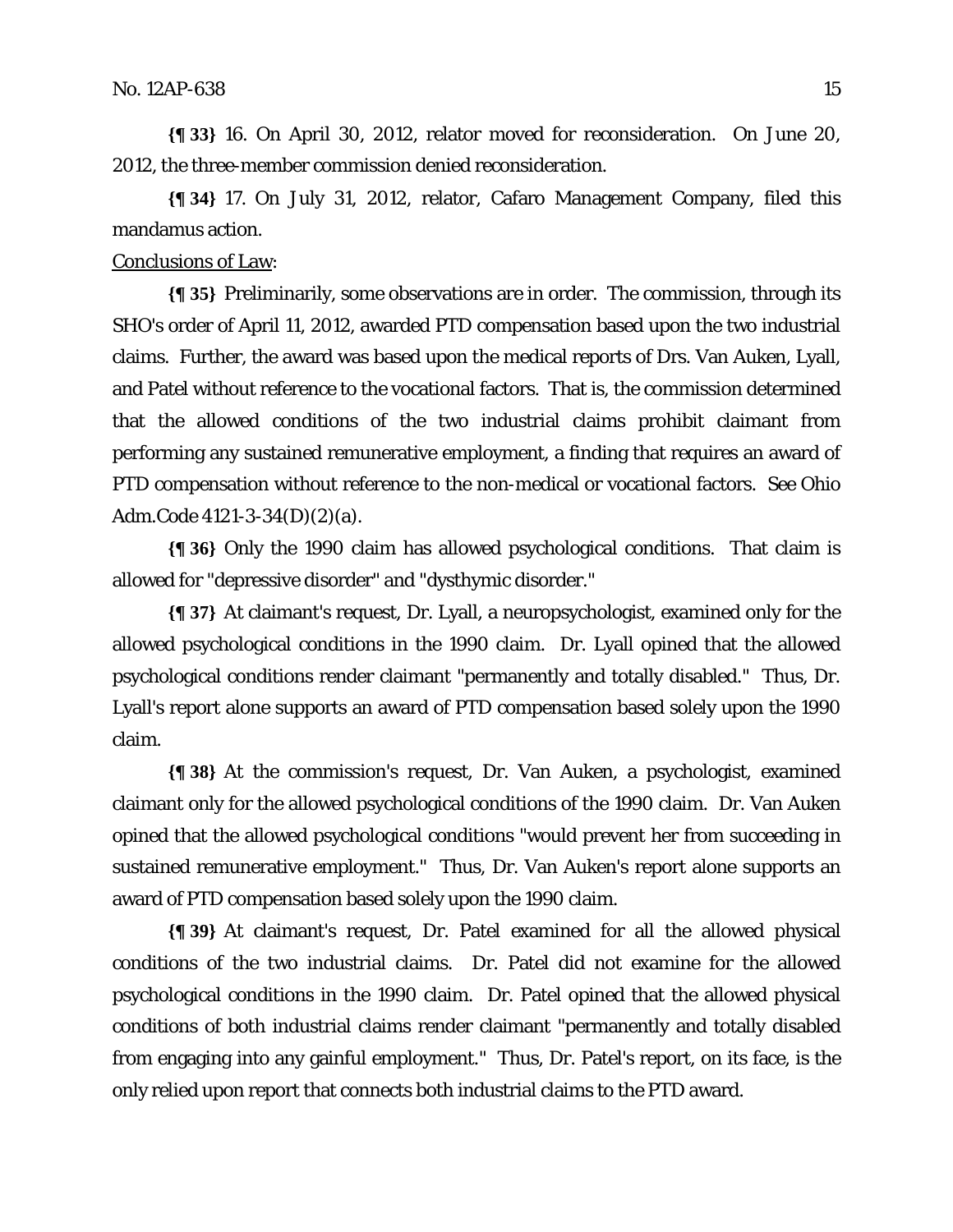**{¶ 40}** Based upon the above observations, it is clear that elimination of Dr. Patel's report from evidentiary consideration would leave the PTD award unconnected causally to the 2008 claim. If relator can eliminate Dr. Patel's report from evidentiary consideration, there would be no evidence upon which the commission relied to support any allocation of the PTD award to the 2008 industrial claim. Consequently, relator endeavors here to show that Dr. Patel's report is equivocal and, on that basis, presents no evidence upon which the commission can rely.

**{¶ 41}** Given the above analysis, the first issue is whether the report of Dr. Patel provides some evidence upon which the commission can rely to support a finding that both industrial claims contributed causally to the inability to perform sustained remunerative employment. Furthermore, if Dr. Patel's report is some evidence upon which the commission can rely to support a finding that both industrial claims contributed to claimant's disability, there is a further issue of whether the commission has any basis to allocate 25 percent of the award to the 2008 industrial claim.

**{¶ 42}** Parenthetically, while relator suggests here that it is challenging the PTD award itself, clearly it is not. Even with the elimination of Dr. Patel's report, the PTD award is fully supported by the psychological conditions of the 1990 claim and the reports of Drs. Lyall and Van Auken. Significantly, relator does not challenge the reports of Drs. Lyall and Van Auken as providing the some evidence supporting the PTD award. Relator only challenges the reliance upon Dr. Patel's report in order to eliminate any allocation of the award to the 2008 claim.

#### **Dr. Patel's Report**

**{¶ 43}** Equivocal medical opinions are not evidence. *State ex rel. Eberhardt v. Flxible Corp.*, 70 Ohio St.3d 649, 657 (1994). Equivocation occurs when a doctor repudiates an earlier opinion, renders contradictory or uncertain opinions or fails to clarify an ambiguous statement. *Id.* 

**{¶ 44}** A medical report can be so internally inconsistent that it cannot be some evidence upon which the commission can rely. *State ex rel. Lopez v. Indus. Comm.*, 69 Ohio St.3d 445 (1994); *State ex rel. Taylor v. Indus. Comm.*, 71 Ohio St.3d 582 (1995). However, a court will not second-guess a doctor's medical expertise to support a claim of internal inconsistency. *State ex rel. Young v. Indus. Comm.*, 79 Ohio St.3d 484 (1997).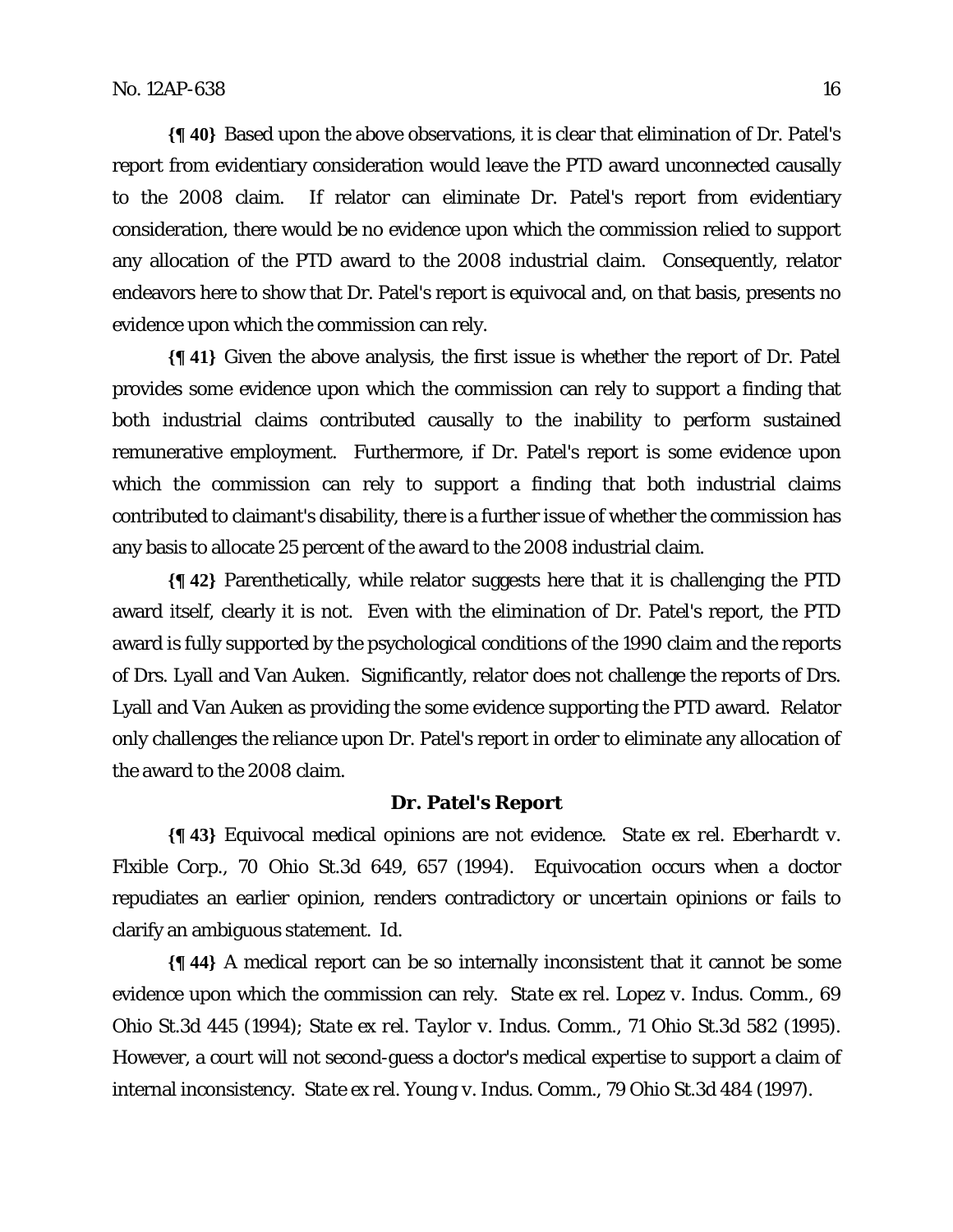**{¶ 45}** In Dr. Patel's report, it can be observed that he listed all the allowed physical conditions of the two industrial claims and concluded that those allowed conditions cause an inability to engage in gainful employment. Relator calls this "Dr. Patel's shotgun approach." (Relator's brief, at 15.)

Finding it "[m]ore troubling," relator asserts:

[T]here appears to be zero support listed for a number of the allegedly disabling conditions including, but not limited to, the following: post-traumatic headache syndrome; rotator cuff strain, right; contusion of buttock; and contusion of back. For example, there is absolutely no indication that Dr. Patel observed any bruises (i.e. contusions) whenever he physically examined Lovas.

(Relator's reply brief, at 6.)

**{¶ 46}** Relator asserts that Dr. Patel should have differentiated between the strains and contusions that have allegedly resolved and those conditions that relator asserts here were "much more significant." (Relator's reply brief, at 7.)

**{¶ 47}** Relator also faults the report on grounds that Dr. Patel allegedly failed to connect claimant's subjective complaints to an allowed condition. Relator refers to this as a "lumping technique." (Relator's reply brief, at 6.) That is, relator asserts that "the allowed conditions should not have been lumped together." (Relator's reply brief, at 6.)

**{¶ 48}** Based upon relator's analysis of Dr. Patel's report, relator concludes that the report is equivocal and thus cannot constitute some evidence upon which the commission can rely to support the PTD award. The magistrate disagrees.

**{¶ 49}** Dr. Patel indicates in his report his awareness of the allowed physical conditions of both industrial claims. His five-page report is divided into five parts. The first part is captioned "History and Clinical Course." The second part is captioned "Present Complaints." The third part is captioned "Physical Examination." The fourth part is captioned "Review of Medical Records." The fifth part is captioned "Opinion."

**{¶ 50}** Under the caption "Physical Examination," the report indicates that Dr. Patel examined the cervical spine, the right shoulder, the left elbow joint, the thoracic spine, the lumbar spine, the left knee joint and the left hip. Dr. Patel states his clinical findings as to each body area he examined.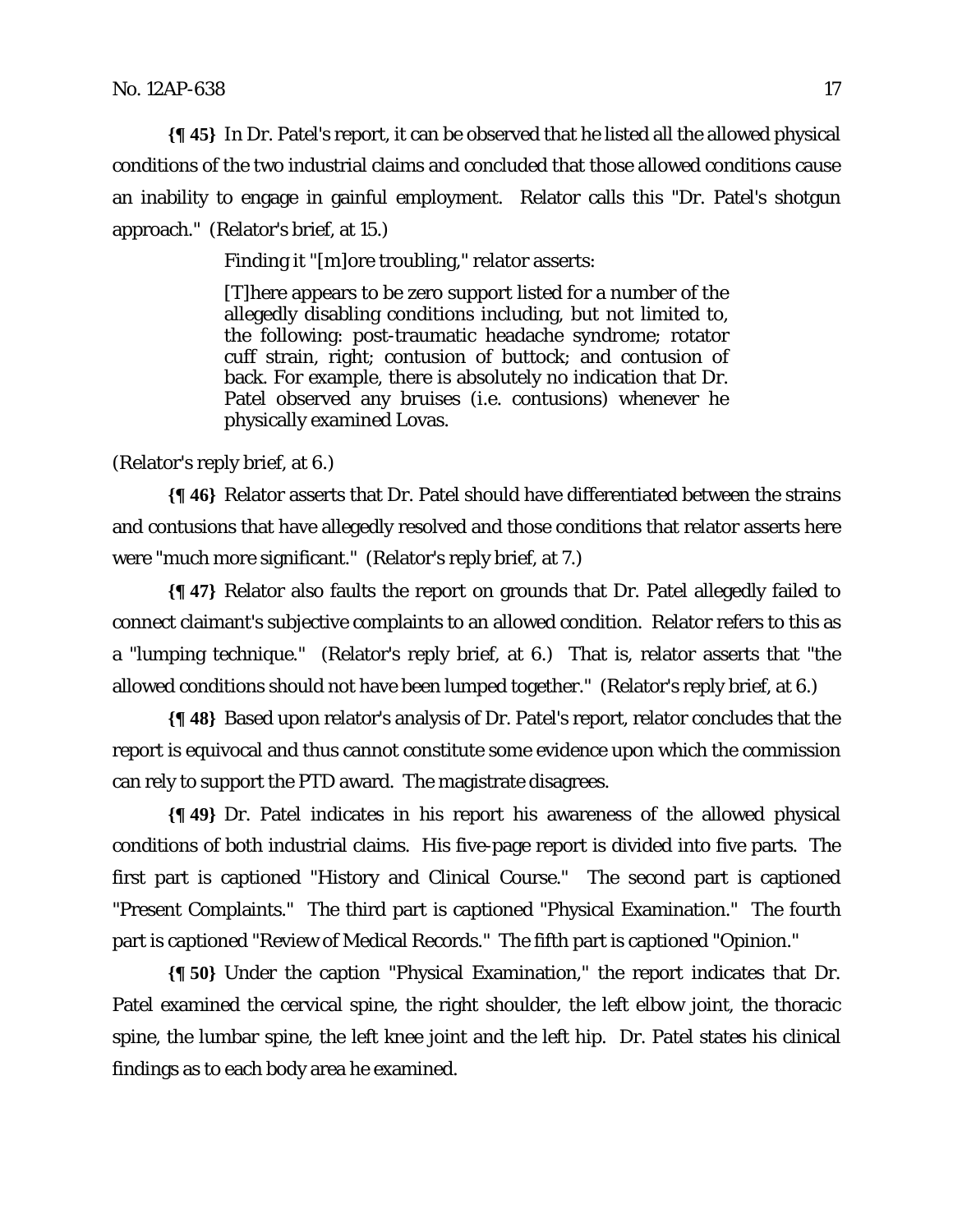**{¶ 51}** Presumably, given the multitude of alleged physical conditions of the two industrial claims, it can be said that some of the allowed conditions may contribute more significantly to disability than others. Dr. Patel did not endeavor to address this.

**{¶ 52}** Perhaps a reference to the commission's medical examination manual, effective July 2012, may be helpful to an understanding of the issue relator attempts to raise even though no party to this action makes reference to the manual.

The introduction to the manual states:

This Manual presents Commission policies for independent medical examinations and medical file reviews. The purpose of the independent medical examination (IME) is to determine the degree of impairment resulting from an allowed work injury. Most examinations are to assist the Commission in the consideration of Permanent Total Disability (PTD). The first section of the manual explains administrative and examination policies common to all Commission independent examinations and file reviews. The remaining six sections of the manual describe specific examination requirements for evaluating various body parts, regions, or organ systems affected by an industrial injury or disease, and some special considerations related to maximum medical improvement.

### (*Medical Examination Manual* 1.

**{¶ 53}** Under the heading "Examinations By Body Systems[,] Musculoskeletal, Cardiovascular, Respiratory, Central and Peripheral Nervous System," the manual provides the commission's requirements for an "opinion." Thereunder, the second enumerated paragraph provides:

> 2. Based on AMA Guides, Fifth Edition, and with reference to the Industrial Commission Medical Examination Manual, provide the estimated percentage of whole person impairment from each of the allowed condition(s). Please list each condition and whole person impairment separately, and then provide a combined whole person impairment. If there is no impairment for an allowed condition, indicate zero percent.

Cite the AMA Guides source for your impairment opinion.

(*Medical Examination Manual* 31.)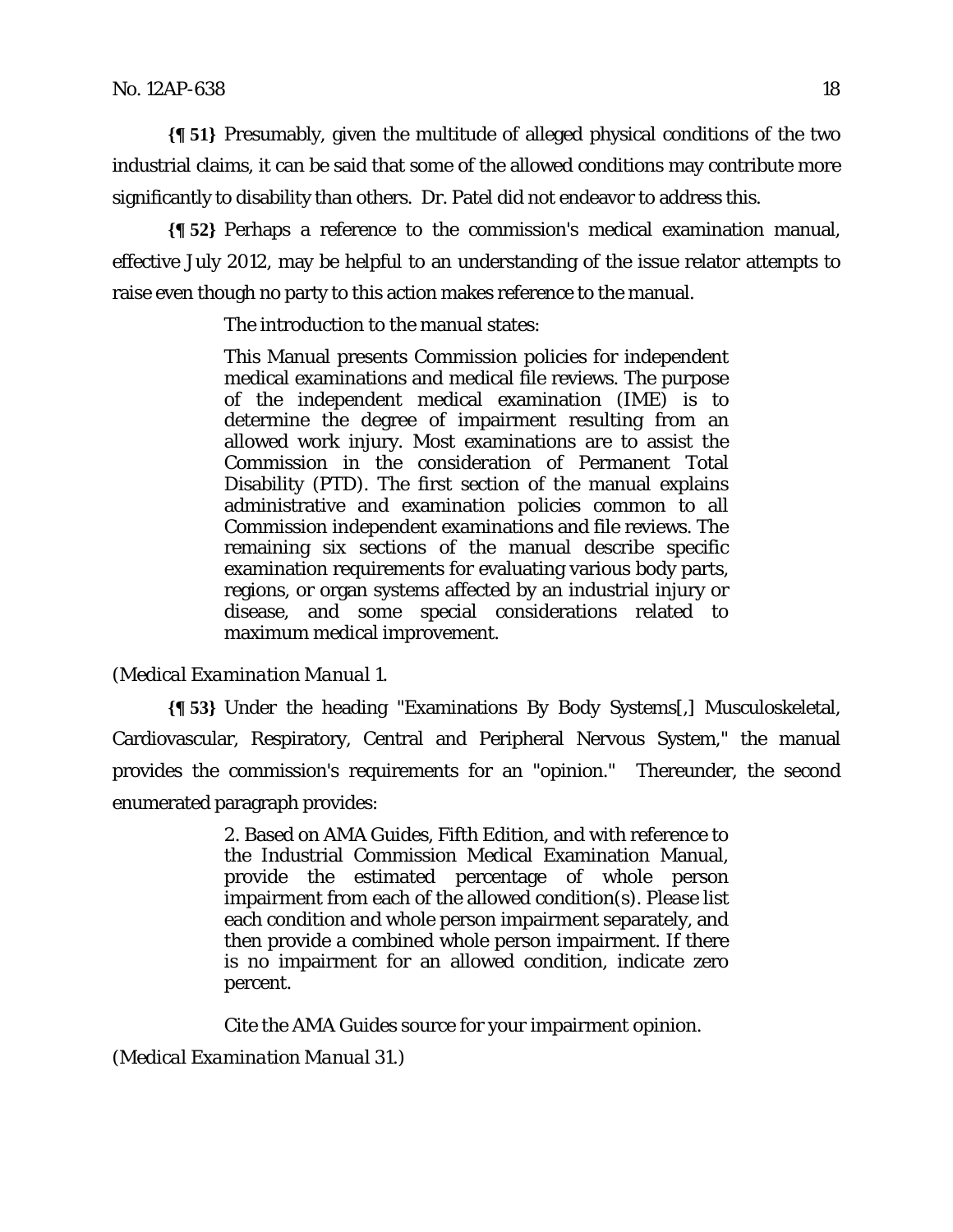**{¶ 54}** Had Dr. Patel followed the above noted provisions of the commission's medical examination manual, perhaps much of relator's argument would have been undermined. However, Dr. Patel was not an independent medical examiner covered by the manual. Dr. Patel was not required to use the AMA Guides, Fifth Addition, and there was no indication that he did. Relator cites to no authority suggesting that a claimantrequested medical report must apply the AMA Guides in order that the opinion contained therein constitutes some evidence upon which the commission can rely.

**{¶ 55}** Again, the magistrate recognizes that relator has not argued that Dr. Patel was required to follow the commission's medical examination manual. Nevertheless, the magistrate finds the above discussion helpful to a resolution of relator's challenge to the report of Dr. Patel.

**{¶ 56}** In short, the magistrate finds that Dr. Patel's report is some evidence connecting the 2008 claim to permanent and total disability.

## **The Allocation**

**{¶ 57}** Given that Dr. Patel's report provided the commission with some evidence connecting the 2008 industrial claim to permanent and total disability, the further issue is whether the commission has any basis to allocate 25 percent of the award to the 2008 claim.

Again, the commission explains its allocation decision as follows:

The Staff Hearing Officer bases his allocation of the award on the medical reports of Dr. Steven [Van Auken], Dr. T.M. Patel and Dr. James Lyall. Dr. Patel examined the injured Worker and makes no determination as to the "breakdown" regarding percentage of impairment in each file. Dr. [Van Auken] and Dr. Lyall all base their opinion of permanent total disability solely based upon the allowed psychological condition which is only recognized in claim number 90-1125.

The Staff Hearing Officer finds that some allocation shall be placed in claim number 08-852146 as claim number 08- [852146] is the injury that removed the Injured Worker from the work force noting that the Injured Worker had returned to work after his [sic] injuries in claim number 90-1125 for a substantial period of time.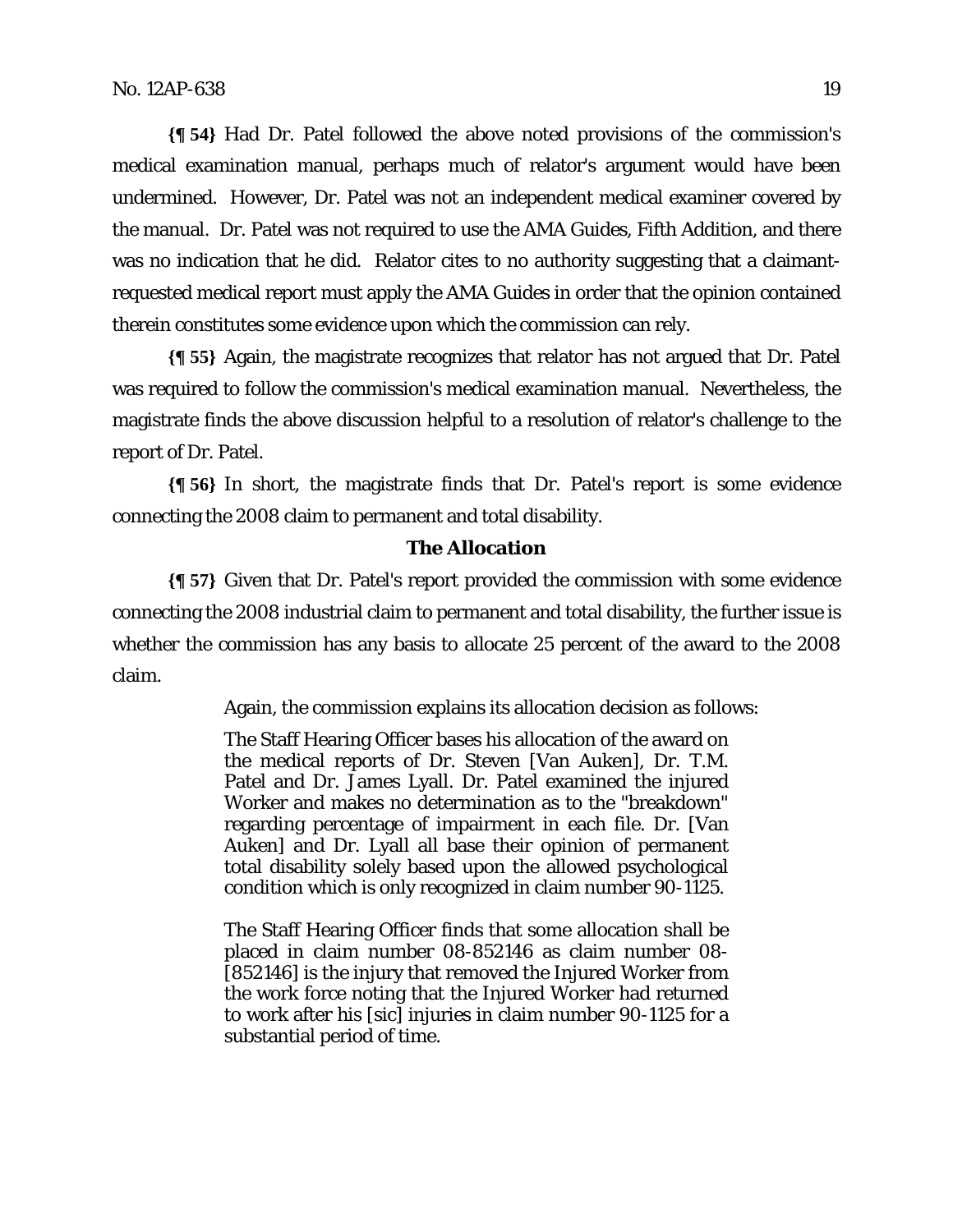**{¶ 58}** In *State ex rel. Erieview Metal Treating Co. v. Indus. Comm.,* 10th Dist. No. 04AP-447, 2005-Ohio-1154, *affirmed* 109 Ohio St.3d 147, 2006-Ohio-2036, this court, speaking through its magistrate, states:

> In *State ex rel. yellow Freight Sys., Inc. v. Indus. Comm.*  (1994), 71 Ohio St.3d 139, 642 N.E.2d 378, the Supreme Court of Ohio applied the principles set forth in *State ex rel. Noll v. Indus. Comm.* (1991), 57 Ohio St.3d 203, 567 N.E.2d 245, to the commission's practice of allocating PTD awards involving multiple industrial claims. The *Yellow Freight* court explained:

> *All* matters affecting the rights and obligations of the claimant or employer merit an explanation sufficient to inform the parties and potentially a reviewing court of the basis for the commission's decision.

Id. at 142, 642 N.E.2d 378. (Emphasis sic.)

Clearly, the basis for the allocation must be consistent with the medical evidence relied upon in support of the award. *State ex rel. Hay v. Indus. Comm.* (1990), 52 Ohio St.3d 99, 555 N.E.2d 965.

In *Hay,* the commission divided a PTD award between two claims, assigning 35 percent to the 1971 claim, and 65 percent to the 1975 claim. The commission's PTD award was based upon the reports of Dr. Gary I. Katz and Dr. Stephen P. Combs. However, Drs. Katz and Combs attributed the claims disability exclusively to the 1975 claim. In mandamus, the commission argued that its 35 percent allocation to the 1971 claim was supported by a prior 35 percent permanent partial disability award in the 1971 claim. Rejecting the commission's argument, the *Hay* court explained that PTD is not measured numerically, but, instead, on the claimant's ability to engage in sustained remunerative employment. The *Hay* court ordered that the commission allocate the PTD award wholly to the 1975 claim, because the relied-upon medical evidence compelled that result.

Interestingly, in *Hay,* the court noted that the 1971 claim had generated \$87 in paid medical expenses, no TTD compensation, and the 35 percent permanent partial disability award. The *Hay* court further noted that the 1975 claim had resulted in \$54,000 in paid medical bills, \$28,000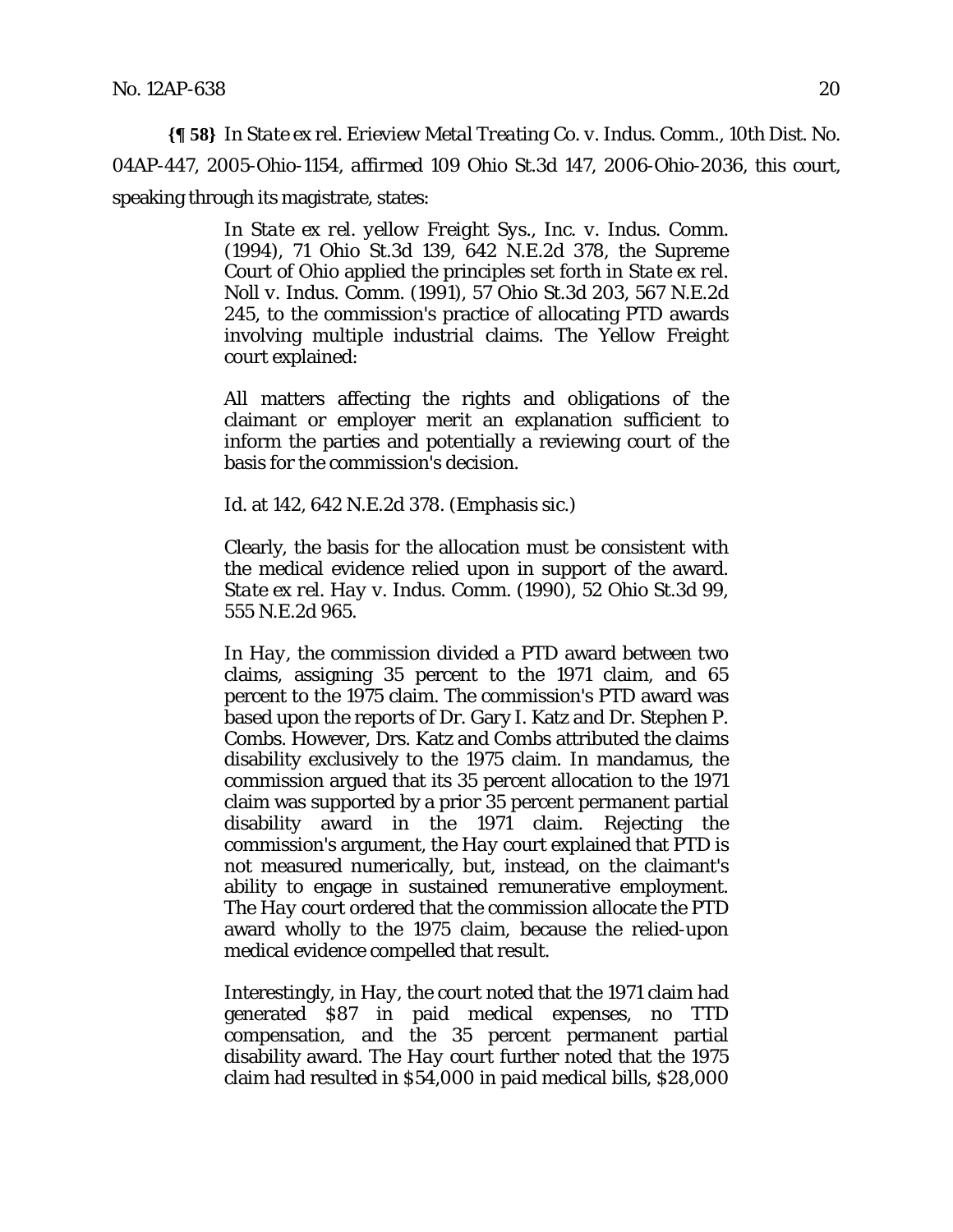in TTD compensation, and a 22 percent permanent partial disability award. Thus, the decision at least suggests that a comparison of the compensation and benefits paid in the claims may be relevant evidence to consider in an allocation.

#### *Id.* at ¶ 29-32.

**{¶ 59}** Here, the commission's allocation of 25 percent of the award to the 2008 claim is not necessarily inconsistent with the medical evidence relied upon in support of the award. This is so because the report of Dr. Patel does connect PTD to the 2008 claim as well as the 1990 claim.

**{¶ 60}** Moreover, it was not necessarily improper for the commission to point out in its order that it was the injury in the 2008 claim that removed claimant from the workforce, given that claimant's last working day was the August 25, 2008 injury. Thus, some percentage allocation to the 2008 claim would be proper, but at what percentage?

**{¶ 61}** It is not obvious from the record before this court how the commission determined that 25 percent of the award should be allocated to the 2008 claim nor does the commission's order offer any explanation. Moreover, the commission here offers no explanation in this mandamus action.

**{¶ 62}** Given the commission's duty to explain the basis for its allocation, the magistrate concludes that the commission abused its discretion by allocating 25 percent of the award to the 2008 claim without an explanation that this court can review in mandamus.

**{¶ 63}** Accordingly, it is the magistrate's decision that this court issue a writ of mandamus ordering the commission to vacate that portion of its SHO's order of April 11, 2012 that allocates the award, and to enter a new order in a manner consistent with this magistrate's decision that properly allocates the award between the two industrial claims.

/s/ Kenneth W. Macke

 KENNETH W. MACKE MAGISTRATE